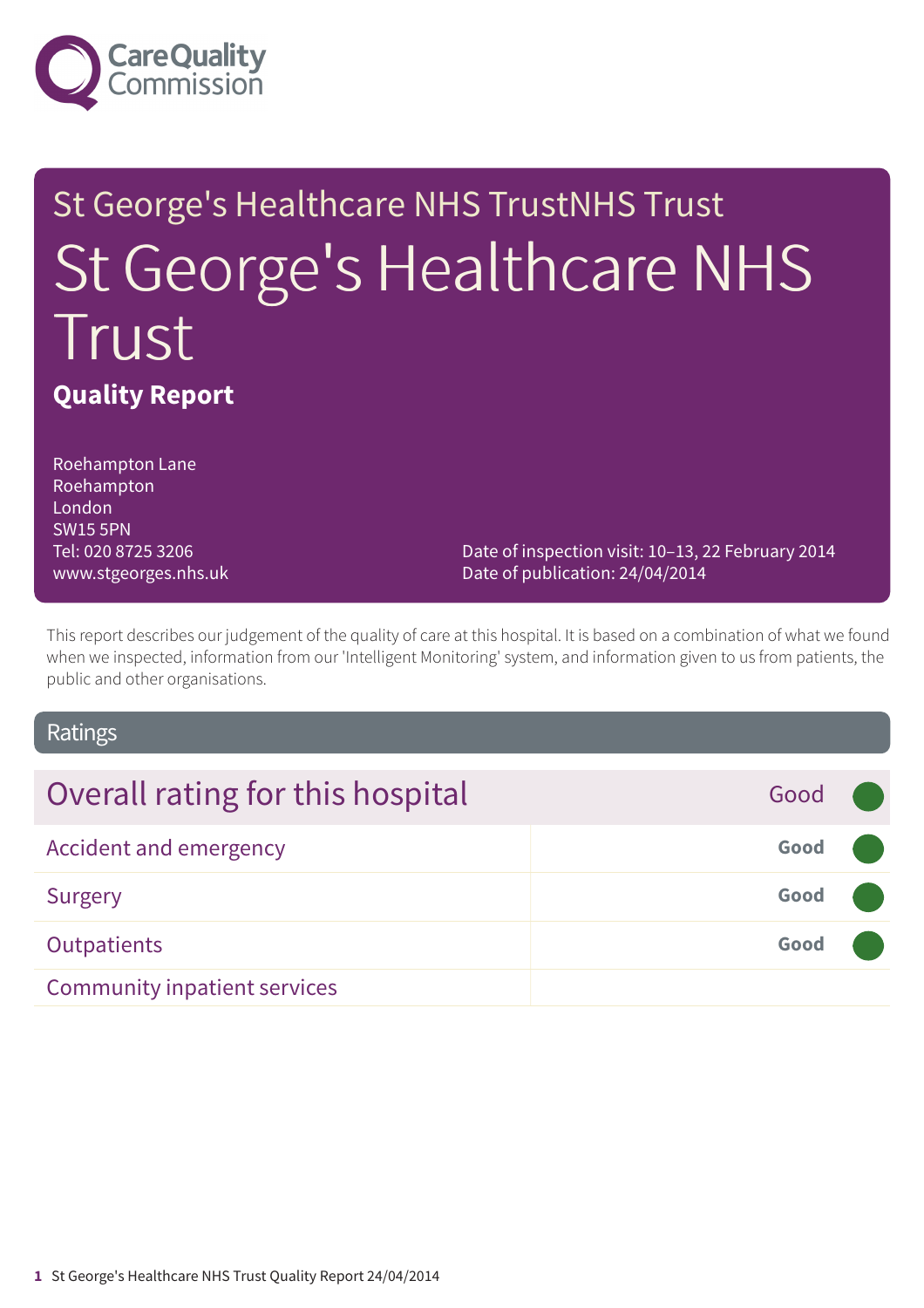# Summary of findings

### **Contents**

| Summary of this inspection                                    | Page           |  |
|---------------------------------------------------------------|----------------|--|
| Overall summary                                               | 3              |  |
| The five questions we ask about hospitals and what we found   | $\overline{4}$ |  |
| What we found about each of the main services in the hospital | 6              |  |
| What people who use the hospital say                          | 8              |  |
| Areas for improvement                                         | 8              |  |
| Good practice                                                 | 8              |  |
| Detailed findings from this inspection                        |                |  |
| Our inspection team                                           | 9              |  |
| Background to St George's Healthcare NHS Trust                | 9              |  |
| Why we carried out this inspection                            | 9              |  |
| How we carried out this inspection                            | 9              |  |
| Findings by main service                                      | 11             |  |
| Action we have told the provider to take                      | 36             |  |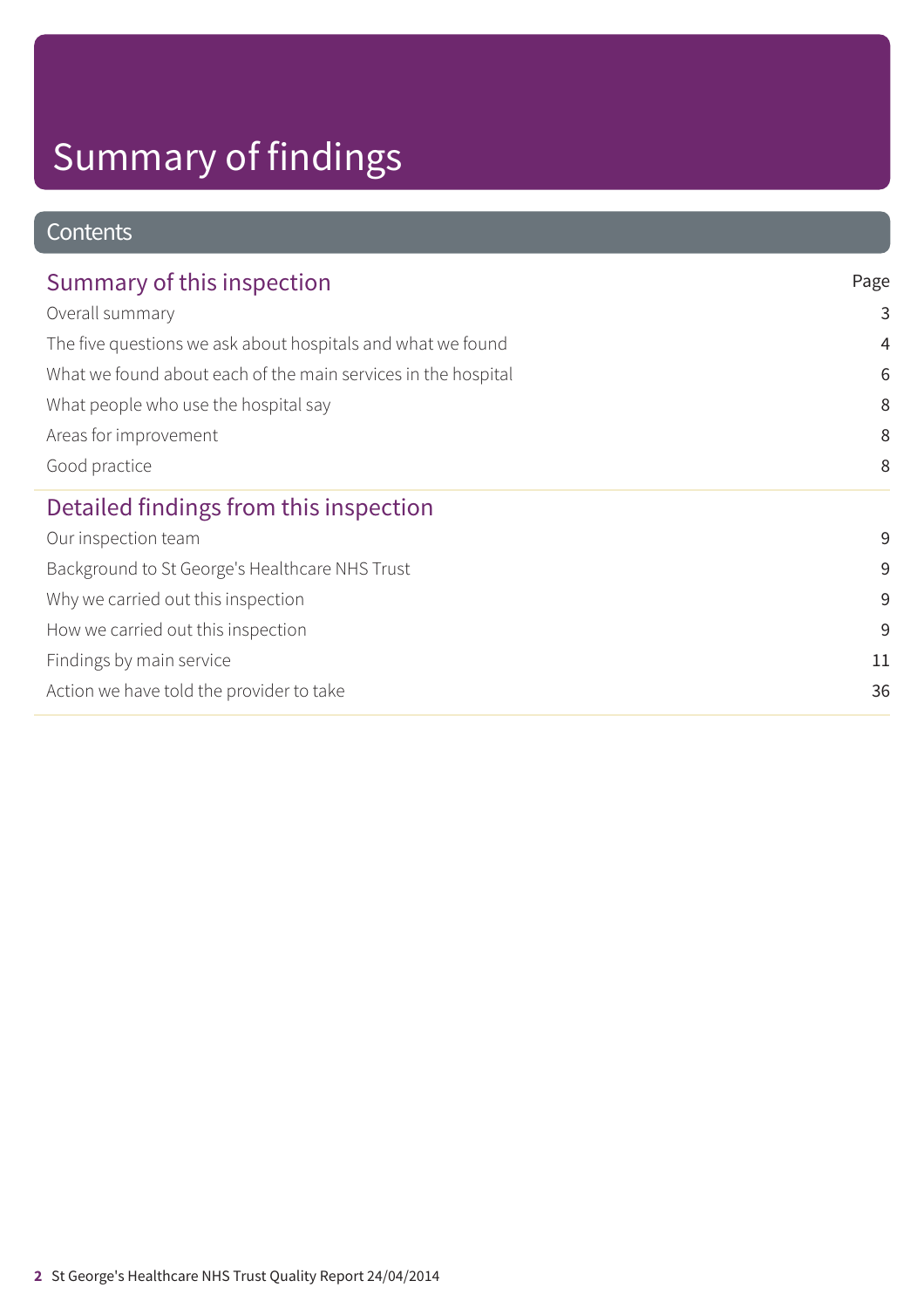# Summary of findings

### Overall summary

Queen Mary's Hospital was originally a 200-bed hospital founded by Mary Eleanor Gywnne Holford in 1925 to provide rehabilitation services to injured military personnel. With a new purpose-built hospital opened in 2006, Queen Mary's Hospital provides specialist seating and limb replacement services to a wide community. . This hospital has a number of organisations working together to provide services for the people of Roehampton and surrounding areas, as well as further afield for specialised services such as limb replacement and a special seating service which casts and makes wheelchairs for people who cannot use a standard wheelchair.

St George's Healthcare NHS Trust is one of the largest hospital and community health service providers in the UK. With nearly 8,000 staff and around 1,000 beds, the trust serves a population of 1.3 million across South West London. The trust provides healthcare services, including specialist and community services, at two hospitals – St George's Hospital in Tooting and Queen Mary's Hospital in Roehampton – therapy services at St John's Therapy Centre, healthcare at Wandsworth Prison and various health centres.

The services provided by St George's Healthcare NHS Trust at Queen Mary's Hospital include outpatient services, 60 inpatient community beds, a minor injuries unit and a day case surgery unit. While the hospital does not have a full accident and emergency (A&E) service, the minor injuries unit provides first-line care which is described in the A&E section of this report.

We found that the services at the Queen Mary's Hospital site met the needs of most of the patients attending. The minor injuries unit was described as a valued service to the local population. The outpatient services offered a variety of routine clinics as well as a number of specialised clinics. The hospital is famous for its specialised seating service which casts and makes wheelchairs for people who cannot use a standard wheelchair and its prosthetic limb-fitting service; the inspection team were impressed with the dedication and skills of the people working in these areas. The atmosphere was warm and friendly and staff appeared to enjoy working in this hospital.

Services were safe, effective, responsive and caring and locally well-led. The staff on some units reported feeling distant from the main trust site. When we discussed this with the trust senior team, we were informed that the trust had wanted the hospital to have its own identity.

#### **Staffing**

While we noted some staffing vacancies at the hospital, there were systems in place to manage the risks associated with these. A bank of regular staff was maintained and used to cover any gaps in the staffing rotas. Agency nurses were also used as necessary. During our inspections we did not note any shortages of nursing which impacted on the care provided to patients.

#### **Cleanliness and infection control**

We found the hospital to be clean and well organised. While storage of equipment in some departments was a challenge, we noted that it been stored safely. We also noted that there were regular cleaning schedules in place including deep cleaning. These were followed and audited to ensure compliance with the schedule.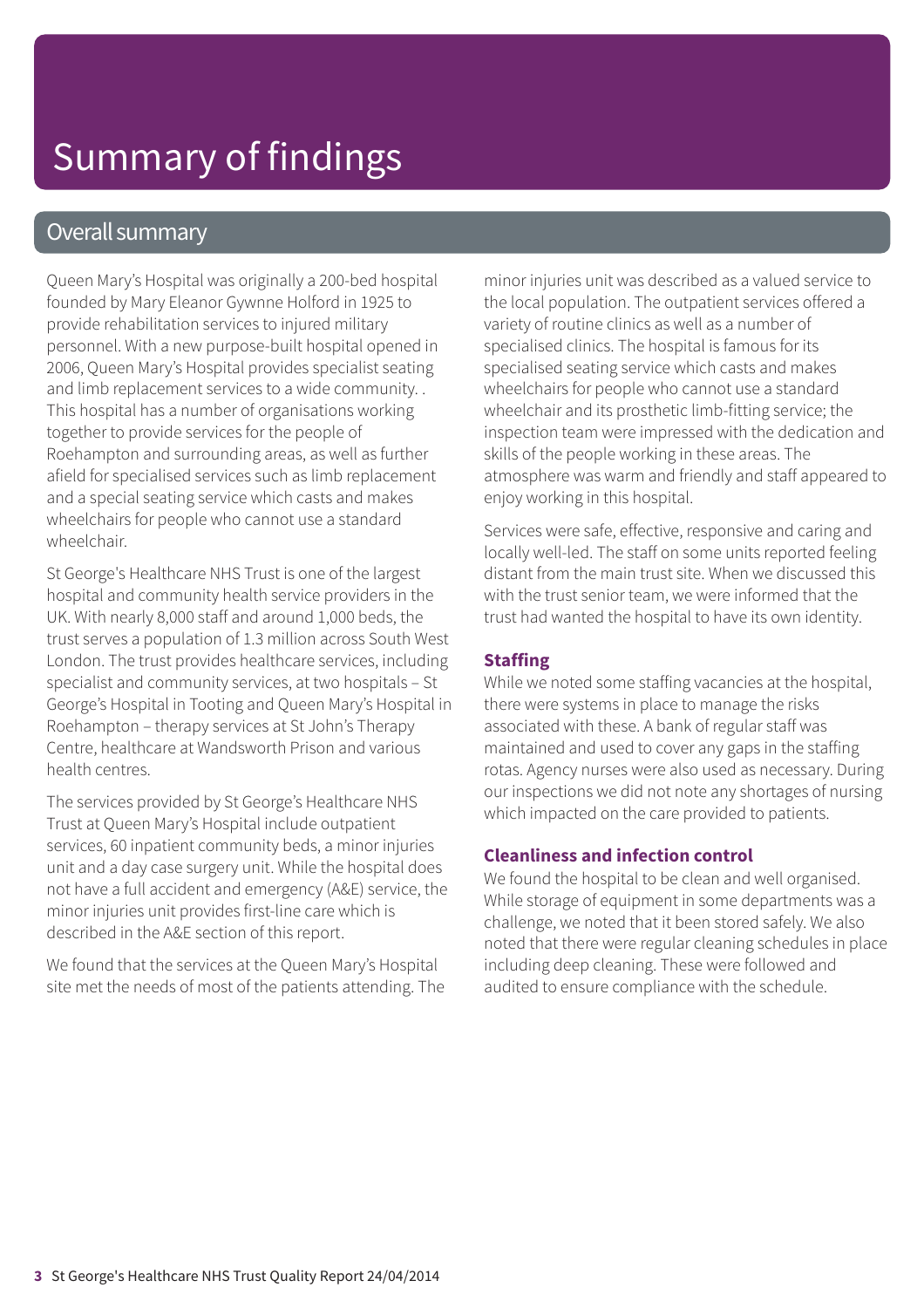### The five questions we ask about hospitals and what we found

We always ask the following five questions of services.

#### **Are services safe?**

We found that the service provided by Queen Mary's Hospital was generally safe. However, we found that there was a poor general understanding and implementation of the principles of the Mental Capacity Act 2005 across some services at the hospital. We found that staff had access to training and support and that the service had systems to learn from incidents, accidents and complaints at a local level.

The data we obtained prior to our inspection showed that the number of serious incidents was low and that the clinical indicators, such as the number of infections, falls and pressure sores, were within acceptable limits. In most areas we inspected, patients were treated as outpatients or day cases which reduced the likelihood of adverse effects of hospitalisation such as pressure sores and infection. However, there were some significant gaps in recording the intentional rounding carried out which could affect the safety of patients on Mary Seacole Ward, specifically regarding pressure ulcer management.

#### **Are services effective?**

We saw that the service at Oueen Mary's Hospital was effective as there were systems in place such as incident reporting and complaints monitoring. Staff were able to describe how lessons were learnt from the investigation, and how the causes of the incident were fed back to them. Staff were able to give examples where systems had changed as a result of an incident.

The hospital monitored the effectiveness of initiatives to enhance the patients' recovery and experience through tools which were in line with best practice, an example of this is the monitoring of protected mealtimes. We saw examples of good practice in making sure that the care provided was effective. An example of this was the library of best practice and clinical guidance, available for staff to access in the minor injuries unit. These were discussed with the team and guidance implemented across the service.

#### **Are services caring?**

Patients told us that they felt respected and well cared for. We observed care which ensured that patients were treated with dignity and most family members we spoke with told us that they were happy with the care that was provided at Queen Mary's Hospital.

We observed that staff interacted positively with their own patients but also with relatives and with patients in corridors and other

**Requires improvement –––**

**Good –––**

**Good –––**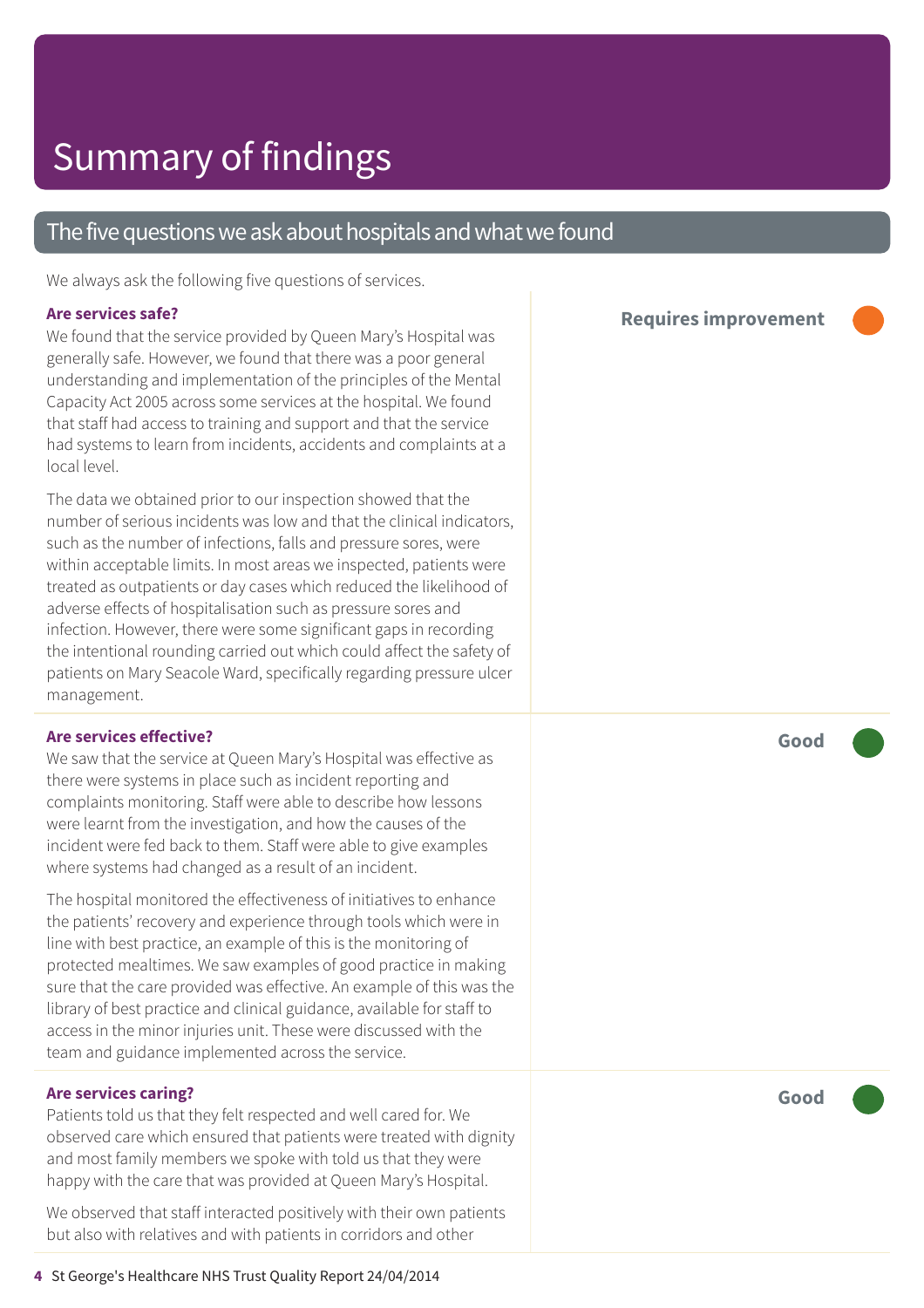### Summary of findings

public areas. We saw that patients were attended to in a timely manner and patients informed us that staff "could not do more for them". Despite a number of issues raised at focus groups prior to our inspection (regarding the lack of care, dignity and respect) we observed, and patients reported, that staff were respectful and provided appropriate care.

#### **Are services responsive to people's needs?**

Services in Queen Mary's Hospital were responsive to the needs of the population it served. We saw evidence of clinics being identified and run to meet local needs, including being offered on a Saturday. The minor injuries unit was particularly aware of meeting the needs of the patients who used this service, discussing pertinent issues such as fostering and female genital mutilation so that staff had a greater awareness of the need of their patients. These were issues raised by people attending the service.

While waiting times were variable, we found that, on the whole, patients were able to access the service. Services which had a high number of children accessing them did not have the facilities to engage with children. Cancellation of appointments on the day in the surgery unit was low, as was the number of complaints about the hospital.

#### **Are services well-led?**

Services at Queen Mary's Hospital were well-led. Staff reported feeling well supported by their line manager. We found that multidisciplinary teams worked effectively together and that they were able to ensure that people received care and treatment which was appropriate to meet their needs. We found that a specific acute admissions avoidance care pathway which allowed GPs to refer directly to Mary Seacole Ward was a useful community resource which improved the wellbeing of people who used the service.

Staff received appraisals, training and ad hoc support and felt that their local managers were very supportive. However, there was some concern that, while the chief executive was known throughout the hospital, other senior managers were less visible. This led to the staff at Queen Mary's Hospital feeling that the trust's managers did not always recognise their achievements.

**Good –––**

**Good –––**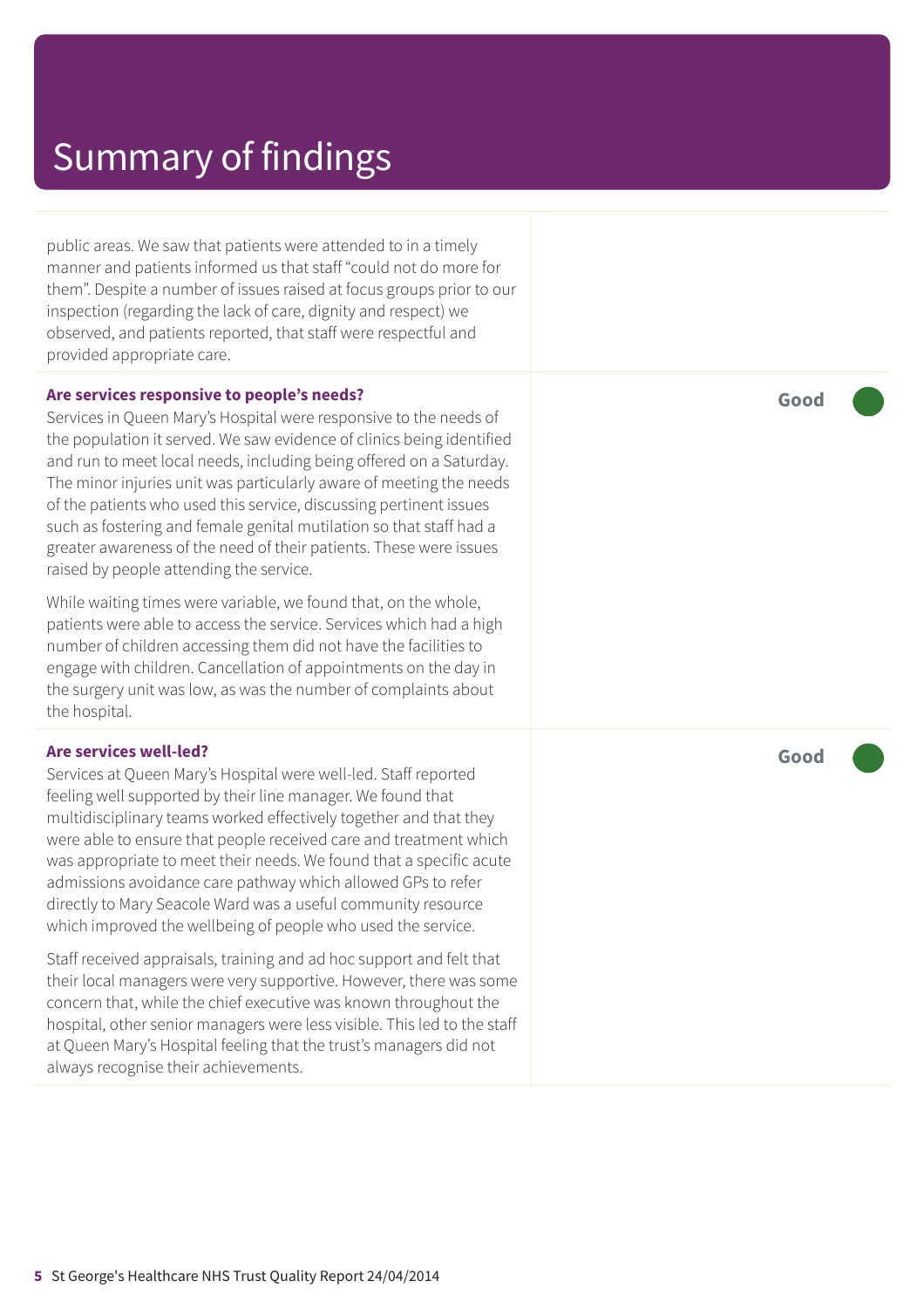### What we found about each of the main services in the hospital

#### **Accident and emergency**

We found that the minor injuries unit (MIU) at Queen Mary's Hospital provided an efficient and effective walk-in service to patients who attended with minor injuries. The service had robust internal auditing procedures which ensured that the environment was clean and hygienic. Medication was stored appropriately and the service was run efficiently. However staff were unclear as to the

Patients attending the minor injury clinic were provided with information about their treatments and given comprehensive information verbally and in written form to take away with them. Patients who attended the unit told us they felt it was a good service and that they were treated with respect. The service was working to current National Institute for Health and Care Excellence (NICE) guidelines and had procedures in place to ensure that clinical information was current.

We found that services were well led and that the unit interacted well with the other services at Queen Mary's Hospital. However we were told that here was less interaction of this service with the main A&E service at St George's Hospital due to the location of the unit and the type of service which was provided. However this did not impact on the good service this unit provided to its patients.

#### **Surgery**

There were arrangements to enable safe practice in day surgery services and for infection control.

The service was effective and their work based on evidence-based practice. The unit has achieved accreditation with the Joint Advisory Group on Gastrointestinal Endoscopy which assesses quality of practice in patient care, quality and safety and staff training.

Staff in the unit were caring and patients felt they had been well looked after. Management practices within the unit are good and staff felt supported. At a wider organisational level there is fewer acknowledgements of their achievements.

#### **Outpatients**

There were arrangements to enable safe practice across the outpatient services. There were clear arrangements in place for infection control.

Care and treatment was evidence-based and achieved good outcomes for people, enabling them to have a good quality of life. People were treated with kindness and respect and were supported to be make choices with regard to their care.

**Good –––**

**Good –––**

**Good –––**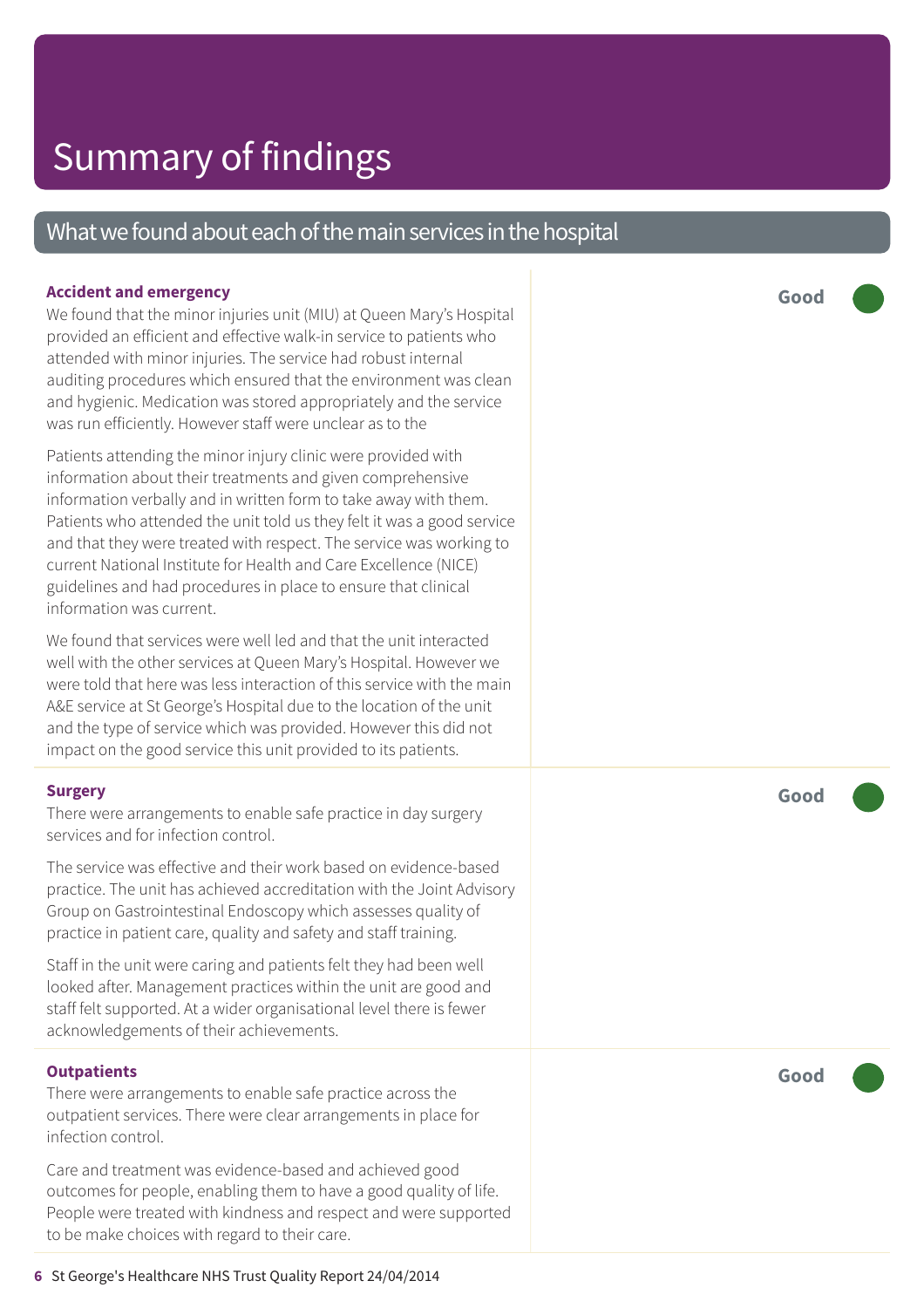# Summary of findings

Overall the service was responsive to people's needs but facilities for children should be improved in the orthotics clinic. The outpatients department was well-led with high levels of patient and staff satisfaction.

#### **Community inpatient services**

We found that the service provided by the inpatient community wards was generally safe. However, we found that there was a poor general understanding and implementation of the principles of the Mental Capacity Act 2005. We found that staff had access to some training and support. Services had systems to learn from incidents, accidents and complaints at a local level. However, there were some significant gaps in recording the intentional rounding activity which could affect the safety of patients on Mary Seacole Ward, specifically regarding pressure ulcer management.

We saw that the service was effective as there were systems in place such as incident reporting and complaints monitoring which ensured that lessons were learnt. We saw that tools to monitor the services provided and the impact of these for patients. There were designed in line with best practice guidance.

Patients told us that they felt respected and well cared for. We observed care which ensured that patients were treated with dignity. Most family members we spoke with told us that they were happy with the care provided at Queen Mary's Hospital.

We found that multidisciplinary teams worked effectively together and were able to ensure that people received care and treatment which was appropriate to facilitate their rehabilitation. We found that a specific acute admissions avoidance care pathway, which allowed GPs to refer directly to Mary Seacole Ward, was a useful community resource which improved the wellbeing of people who used the service.

The local leadership at Queen Mary's Hospital was responsive to the needs of staff and patients on the inpatient wards. We found that the leadership had an understanding of the challenges faced at the hospital and there was a plan and vision to move the services forward. However, some staff felt there was a detachment from the acute trust services based at St George's Hospital.

This area is not currently being rated as it is part of a pilot phase within CQC.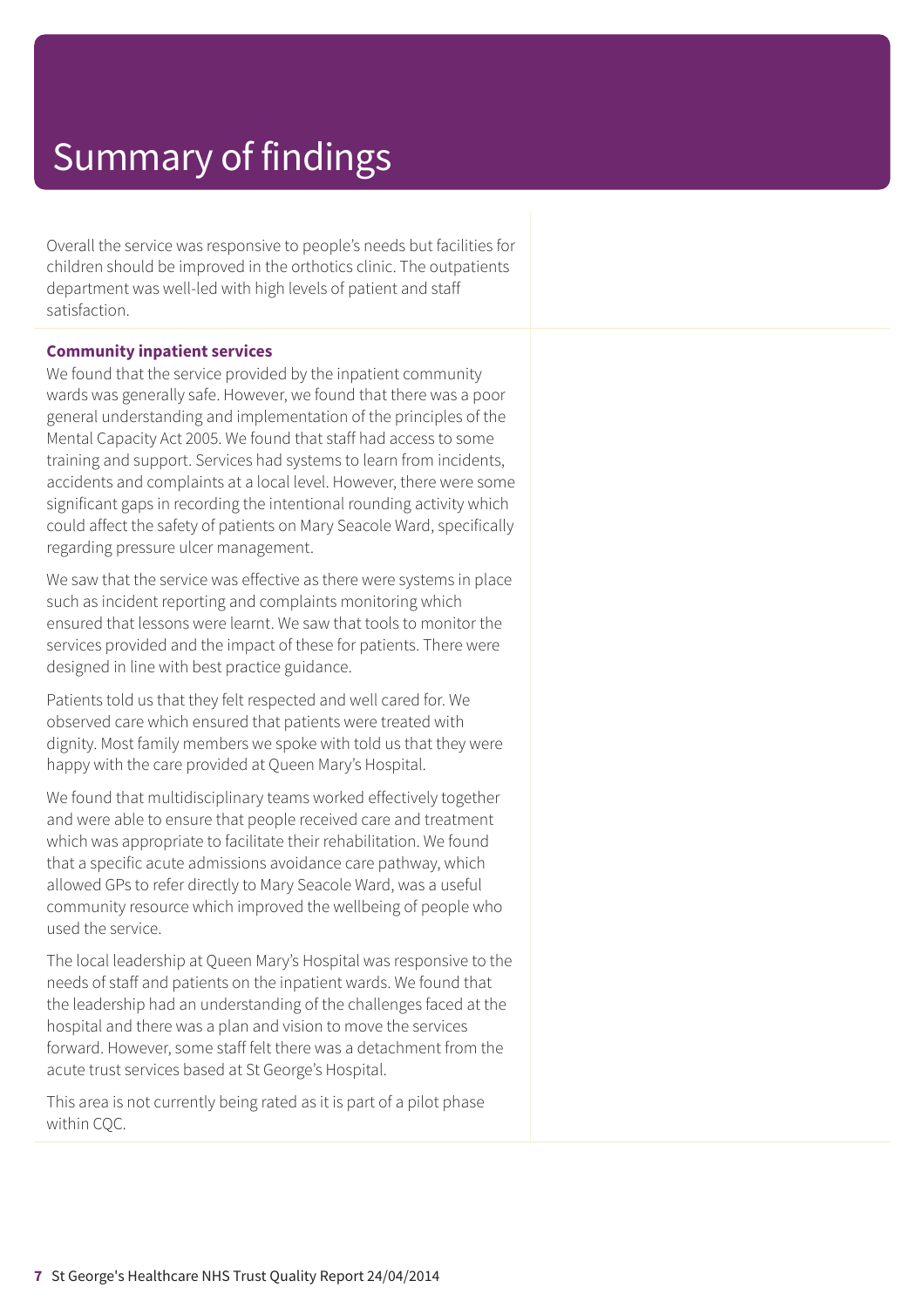# Summary of findings

### What people who use the hospital say

Since April 2013, patients have been asked whether they would recommend hospital wards to their friends and family if they required similar care or treatment. The results have been used to formulate NHS Friends and Family Tests for Accident & Emergency and Inpatient

admissions. In Queen Mary's Hospital, the Mary Seacole Ward was included in this test. Every respondent felt that they were likely or extremely likely to recommend the ward to their friends and family.

The minor injuries unit (MIU) is not part of the NHS Friends and Family Test for A&E, so no data exists in this area.

### Areas forimprovement

#### **Action the hospital MUST take to improve**

• There was a poor general understanding and implementation of the principles of the Mental Capacity Act 2005.

#### **Action the hospital SHOULD take to improve**

- Outpatient services were not always child-friendly, in that rooms were bare and there were no toys to distract children.
- Gaps in recording meant we could not be assured that the care delivered was safe. This included information regarding pressure sore management.
- Staff who used hoists to move patients should have formal training in moving and handling.
- The waiting space in the orthotics department was inadequately signposted.
- Confidentiality could be further protected by the use of a number system rather than receptionists calling names in the sexual health clinic.

The hospital should ensure that all staff are aware of the location of emergency equipment.

### **Good practice**

Our inspection team highlighted the following areas of good practice:

- One person told us they had come to the ward before their surgery and had met with the doctor on the ward. This meant that, when they were discharged after their surgery, they were familiar with the setting and some of the people responsible for their care.
- An up-to-date library of best practice and national guidelines in the minor injuries unit (MIU).
- Staff were knowledgeable about the use of the Butterfly Scheme that provides training and templates to hospitals working with patients with dementia. Information was indicated on a board which was centrally located and not on individual's beds.
- The day surgery unit has achieved accreditation with the Joint Advisory Group on Gastrointestinal Endoscopy which assesses quality of practice in patient care, quality and safety and staff training.
- We saw that people were given advice about health education during their consultations in the MIU and that people were asked about smoking cessation, alcohol use and childhood immunisations so that they could be signposted to other services if necessary.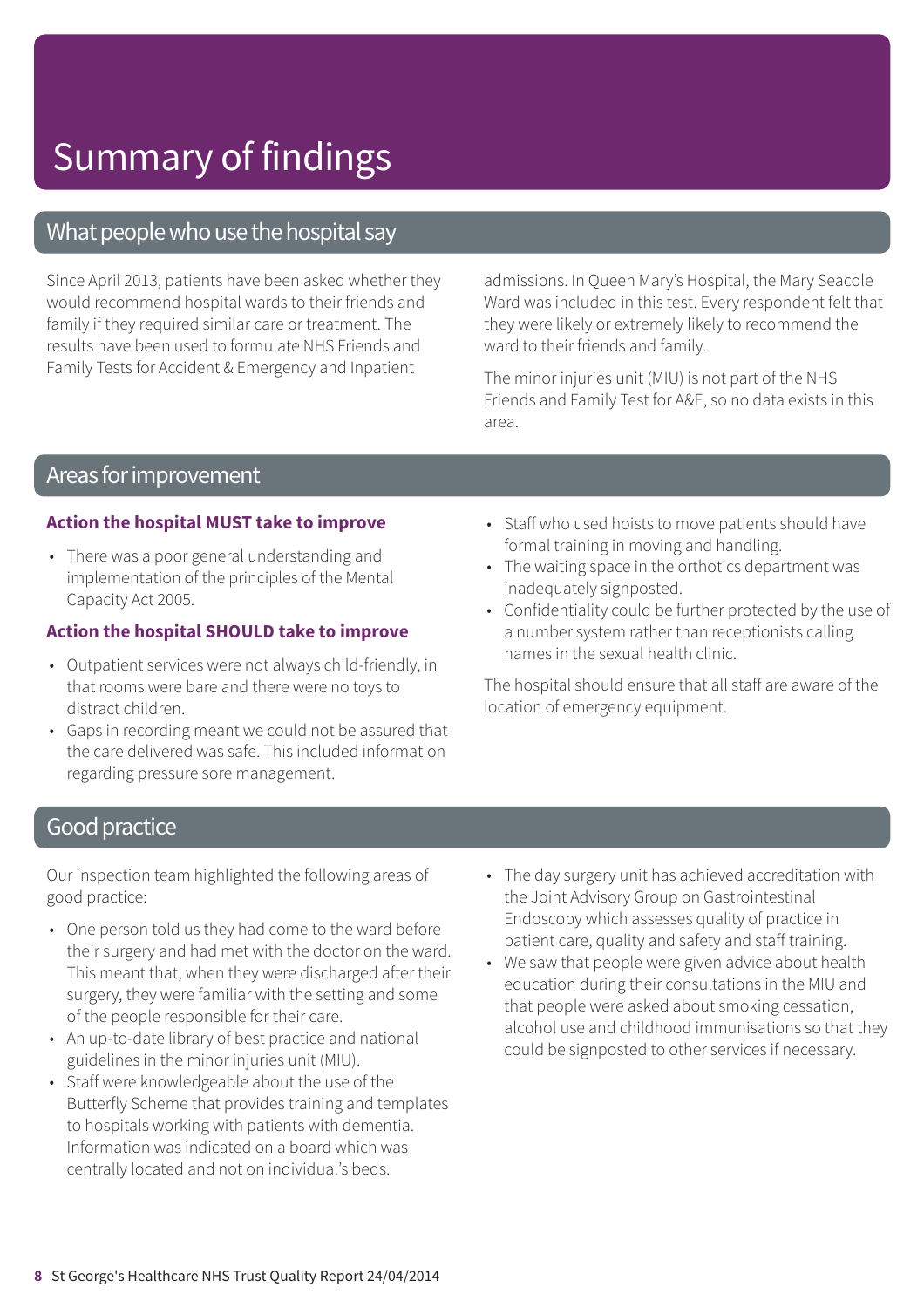

# St George's Healthcare NHS Trust

**Detailed findings**

**Services we looked at:** Accident and emergency; Surgery; Outpatients; Community in patients

### Our inspection team

#### **Our inspection team was led by:**

**Chair:** Gillian Hooper, Director of Quality & Commissioning (Medical & Dental), Health Education England

**Head of Hospital Inspections:** Fiona Allinson, Care Quality Commission (CQC)

The team was made up of eight people, including CQC inspectors and a variety of specialists, including experts by experience, nurses and doctors.

### **Background to St George's** Healthcare NHS Trust

Queen Mary's Hospital was originally a 200-bed hospital founded by Mary Eleanor Gywnne Holford in 1925 to provide rehabilitation services to military personnel. A new purpose-built hospital was opened in 2006. This hospital has a number of organisations working together to provide services for the people of Roehampton and surrounding areas, as well as further afield for specialised services such as limb replacement and special wheelchair facilities. The services provided by St George's Healthcare NHS Trust include outpatient services, inpatient community beds, a

minor injuries unit (MIU) and a day case surgery unit. While the hospital does not have a full accident and emergency (A&E) service, the MIU provides first-line care which is described in the A&E section of this report.

### Why we carried out this inspection

We inspected St George's Hospital, Tooting, as part of our in-depth hospital inspection programme. We chose this hospital because it was considered to be a low risk service.

### How we carried out this inspection

To get to the heart of patients' experiences of care, we always ask the following five questions of every service and provider:

- Is it safe?
- Is it effective?
- Is it caring?
- Is it responsive to people's needs?
- Is it well-led?

The inspection team always inspects the following core services at each inspection: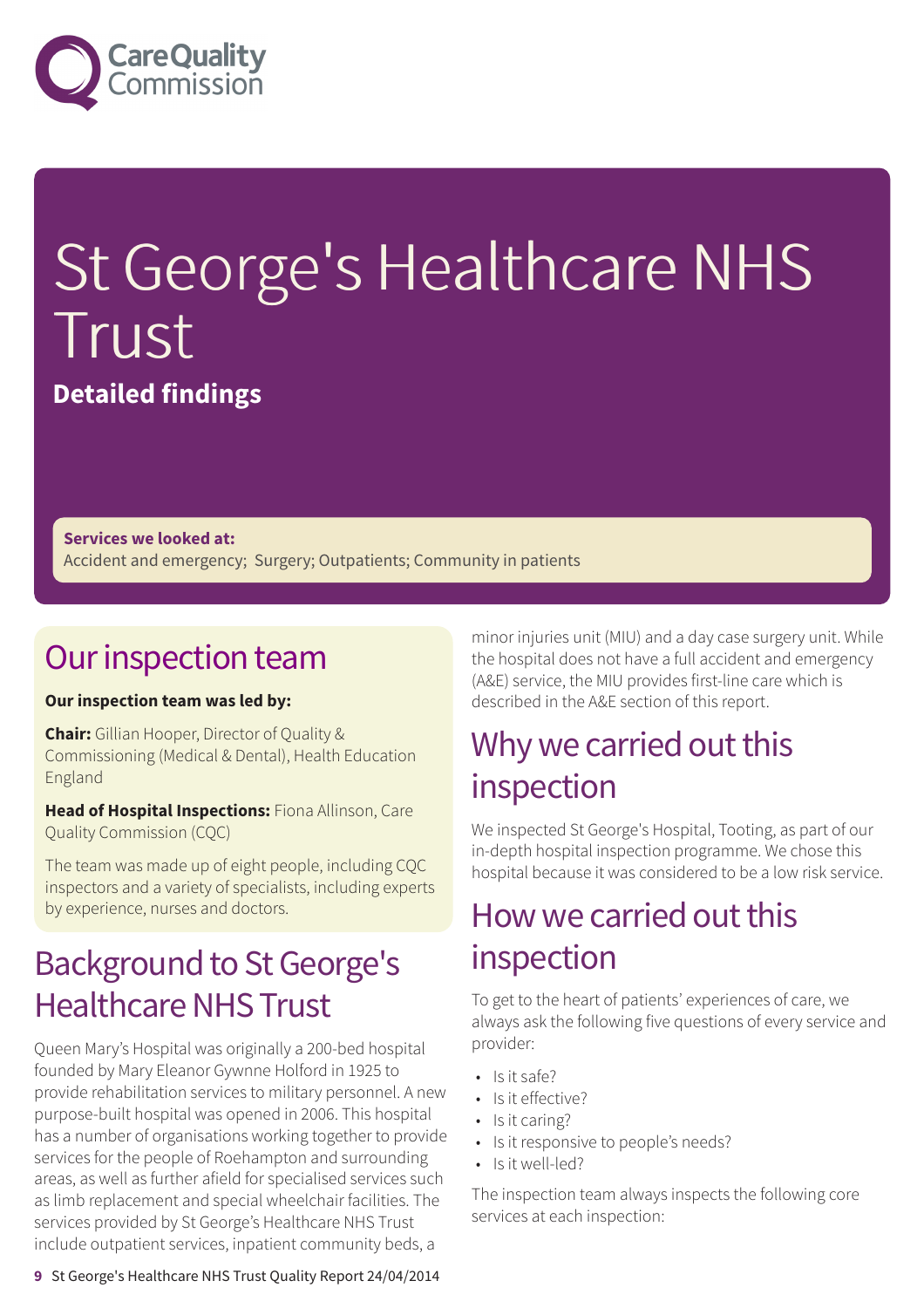# Detailed findings

- Accident and emergency (A&E)
- **Surgery**
- Outpatients
- Community inpatient services.

Before visiting, we reviewed a range of information we hold about the hospital and asked other organisations to share what they knew about the hospital. We carried out an announced visit on 10 to 13 February 2014. During the visit we held focus groups with a range of staff in the hospital including nurses, doctors, physiotherapists, occupational

therapists and pharmacists. We talked with patients and staff from all areas of both hospitals, including the wards, theatre, outpatient departments and the MIU departments. We observed how people were being cared for and talked with carers and/or family members and reviewed personal care or treatment records of patients. We held a listening event where patients and members of the public shared their views and experiences of the location. An unannounced visit was carried out on 22 February 2014 to review the ward areas.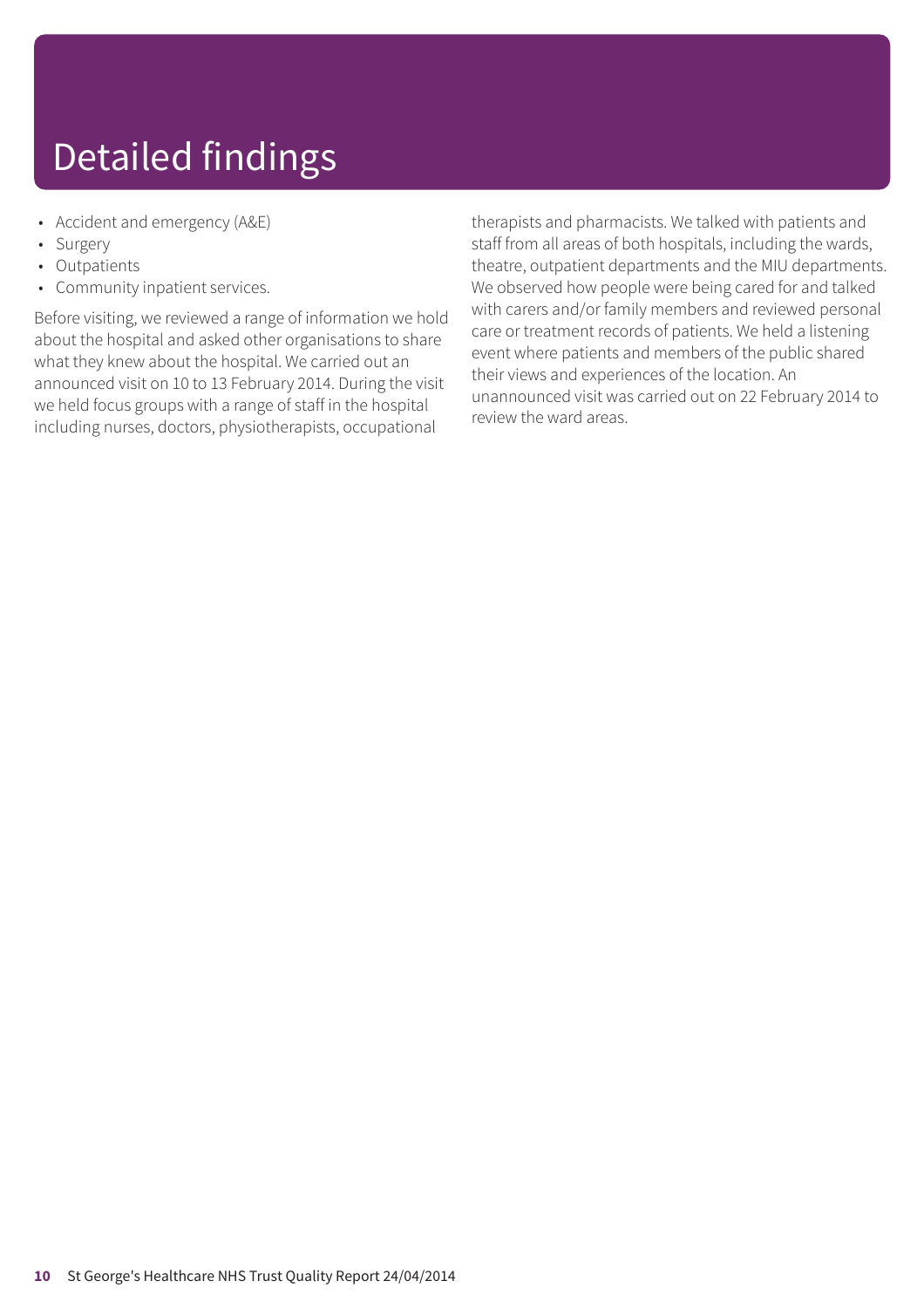| Safe            | <b>Requires improvement</b>     |  |
|-----------------|---------------------------------|--|
| Effective       | Not sufficient evidence to rate |  |
| Caring          | Good                            |  |
| Responsive      | Good                            |  |
| <b>Well-led</b> | Good                            |  |

### Information about the service

Queen Mary's Hospital does not provide an accident and emergency (A&E) department, it provides a minor injuries unit (MIU) on site. This is a nurse-led clinic. The minor injury unit is open from 8am to 8pm on weekdays, (with the last person being seen at 7pm) including weekends. It operates 364 days a year, only closing on Christmas day.

The MIU saw 16,456 patients in 2013 and 1,264 patients in January 2014, which was the last complete month prior to our inspection. The unit is a nurse led unit with access to medical staff at the main A&E at the St George's Hospital site. It was staffed by two nurse practitioners with administrative support and there were two nurses based at the MIU during our inspection. The service provides treatment for minor injuries and has access on site to x-rays and a plastering service. Some medication was dispensed from the MIU.

The unit treated all people (over the age of 2 years) on a walk-in basis. It also received patients brought in by ambulance staff when it is judged to be the most appropriate destination. We spoke with four patients who attended during our inspection and collated information from feedback forms which were in the reception area and had been completed recently. We also looked at information which patients had left about the service on the NHS Choices website. We also reviewed information which had been provided to us by the trust.

### Summary of findings

We found that the minor injuries unit (MIU) at Queen Mary's Hospital provided an efficient and effective walk-in service to patients who attended with minor injuries. The service had robust internal auditing procedures which ensured that the environment was clean and hygienic. Medication was stored appropriately and the service was run efficiently.

Patients attending the minor injury clinic were provided with information about their treatments and given comprehensive information verbally and in written form to take away with them. Patients who attended the unit told us they felt it was a good service and that they were treated with respect. The service was working to current National Institute for Health and Care Excellence (NICE) guidelines and had procedures in place to ensure that clinical information was current.

We found that services were well led and that the unit interacted well with the other services at Queen Mary's Hospital. However we were told that here was less interaction of this service with the main A&E service at St George's Hospital due to the location of the unit and the type of service which was provided. This did not impact on the service that this unit delivered.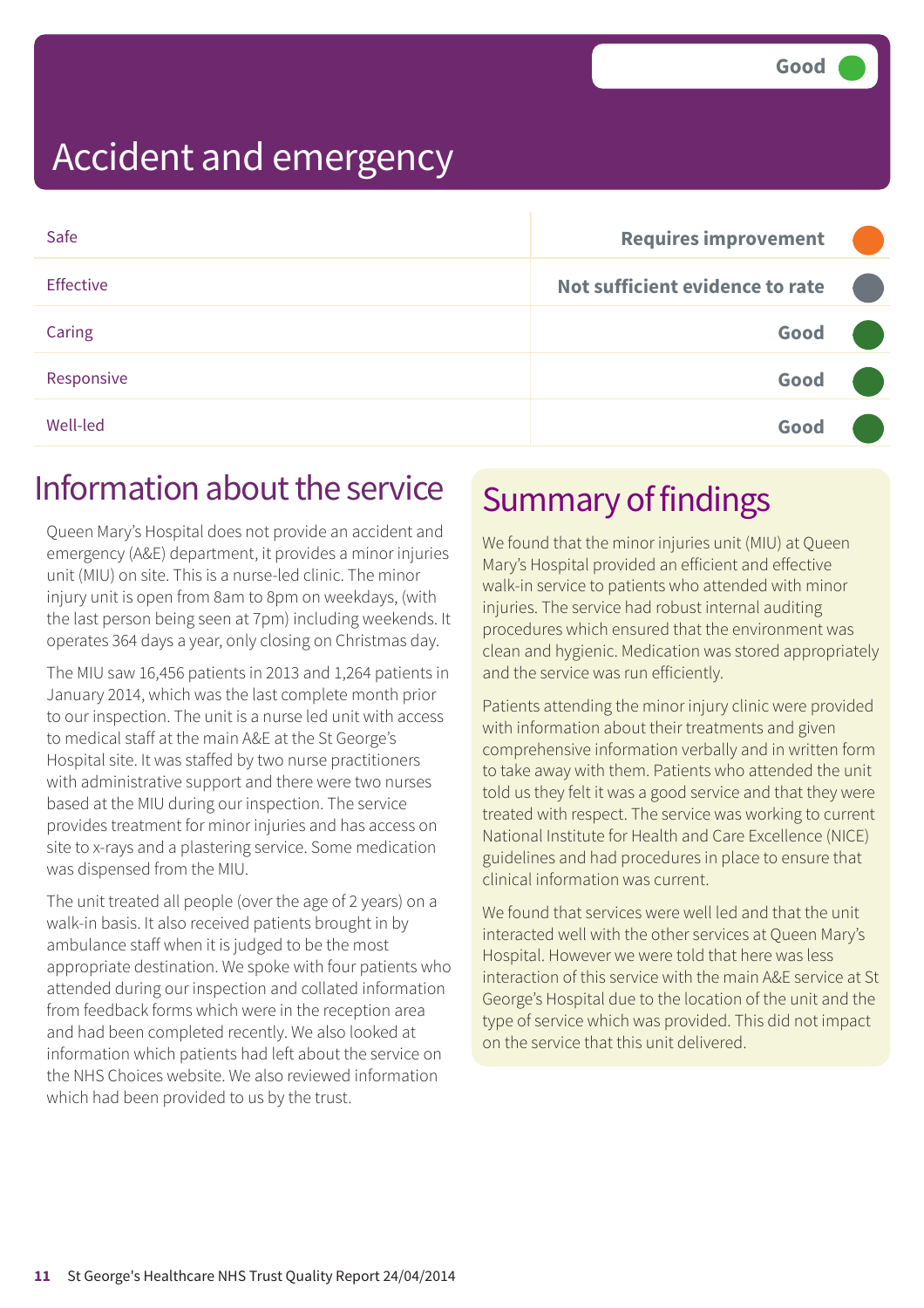**Are accident and emergency services safe?**

**Requires improvement –––**

#### **Safety and performance**

We found that the MIU provided a safe service. There was information available in the clinic area which ensured that patients who attended were aware of the parameters of the service. The staff used the trust's systems to report incidents when they occurred. Information relating to incidents was fed back through management systems to ensure that learning took place. We spoke with the manager about processes to report safeguarding concerns. The information and key contacts were clearly indicated in one of the offices so that staff would be able to seek advice if necessary. There were two identified nurse leads for safeguarding within the MIU. However, all staff had a basic awareness of the actions to be taken. We saw that safeguarding was a standing agenda item in the monthly team meetings.

#### **Learning and improvement**

We saw that the MIU had systems in place to ensure that learning from incidents was implemented and had an influence on the effectiveness of practice. We saw that there were audits undertaken of clinical work, for example, there was an auditing system which ensured that when patients had x-rays taken, the results were followed up within seven days by a radiologist. Staff at the MIU ensured that any further actions needed, for example, recalling a patient to a review clinic or liaising with a fracture clinic, were undertaken in a timely fashion.

We looked at recent minutes from the regular monthly team meeting which was held with staff at the MIU and saw that it clearly identified practice and clinical learning issues. These issues were discussed as a team, ensuring that the unit learnt from feedback and incidents when they occurred.

The manager of the MIU explained to us that they had adapted an audit tool on site specifically relating to hand hygiene audits as the tools which had been developed for them did not meet the specific needs of a service where there autonomous working. This audit tool had been

shared with the community teams in the trust and had been adopted by other teams. This showed that learning within the unit had been transferred to other areas in the trust.

#### **Systems, processes and practices**

We checked the environment, including the clinical areas and areas that patients had access to, and found they were clean and hygienic. We saw that there were frequent audits which ensured that the clinical environments were maintained to a high standard of cleanliness. We checked the medication which was kept in the MIU and saw that it was appropriately stored and audited. We saw that there was a fridge which contained vaccines and the temperatures were checked regularly. The MIU kept emergency medications and this was ready to be used if necessary.

We saw that there were sharps bins and clinical waste bins in the clinical areas which were used in accordance with Regulations.

These practices meant that there were systems in place to ensure that staff delivered safe care.

#### **Monitoring safety and responding to risk**

The internal auditing systems which we saw, such as the audits for x-rays and the hand hygiene audits, had been developed locally at the MIU by the manager on site. We saw that there were initial local initiatives to build stronger links with the urgent care centre at St George's Hospital but these were at the embryonic stage of development and were reliant on the relationship between the managers of the unit rather than something that had been instigated by the trust leadership.

Patients we spoke with told us that they felt they were provided with a good service. We saw that there were emergency medications in place and the nurses who worked in the MIU were trained in emergency care. The unit had access to the trust's emergency call system if a situation were to arise where additional support was needed.

We asked how patients who may lack the capacity to make a decision about their treatment might be supported. The manager of the MIU told us that this was not something that was often evident. However, they had an awareness of when to ask for additional support, such as contacting a patients' GP, if they did have concerns about someone who may not have the capacity to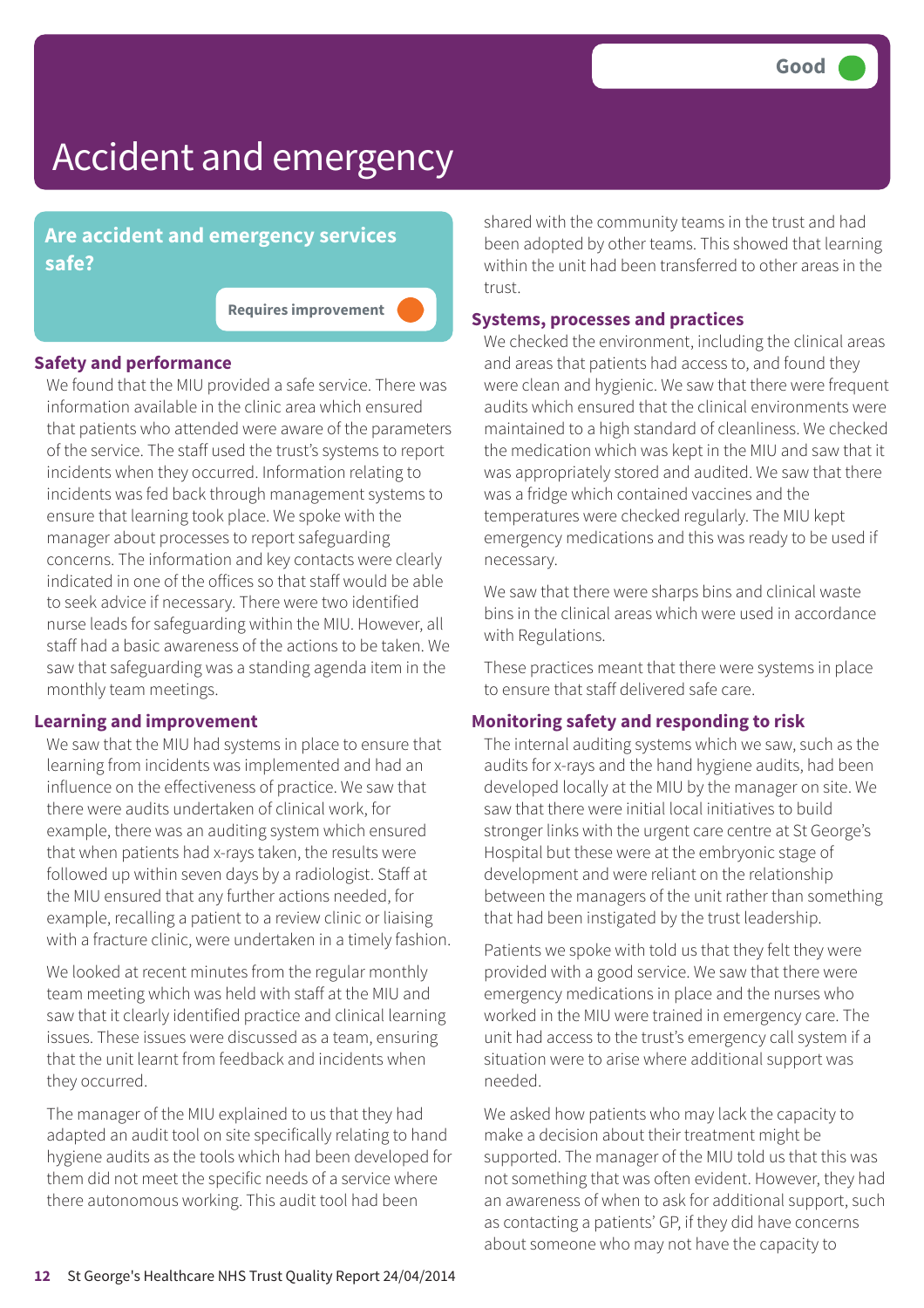consent to treatment. The lack of specific guidance relating to the Mental Capacity Act 2005 may give rise to a risk that people who lack the capacity to consent to treatment or understand their treatment may not have the best access to the service on weekends or when their GP is unavailable.

#### **Anticipation and planning**

We saw that the MIU had real-time information available about the patients who were waiting for treatment and the length of time that they had been waiting. We saw that audit systems which were in place ensured safe practice, for example, the system by which x-ray audits were checked to ensure that patients were followed up effectively.

### **Are accident and emergency services effective?**

(for example, treatment is effective)

**Not sufficient evidence to rate –––**

#### **Using evidence-based guidance**

We saw that the unit had a library which they had developed where staff could get information about specific injuries, illnesses and medical conditions which they might come across. This was organised into two files, with one having information about current NICE guidelines and research evidence, and the second file which included summary information about the guidelines and the evidence base to ensure that best practice was followed. This meant that staff could look at a summary of the best practice guidelines but had access to more in-depth information about particular conditions to refer to as necessary. We found that NICE guidance was therefore in place and that staff worked to this within their daily practice.

The manager of the unit told us that the summary information sheets were updated at least every two years to ensure that necessary additional information was added and that the guidelines used on the MIU were current.

We saw that information about best practice and recent research evidence was discussed regularly in team meetings to ensure that this practice was shared with the team. The manager told us that this information was sent to staff by email so they could read it if they were not able to make a team meeting or if they wanted to access the information away from the MIU.

#### **Performance, monitoring and improvement of outcomes**

We saw that information about the unit's performance over the past five years was displayed for staff to see. We saw that this was also broken down on a month-by-month basis for the past year so that trends and performance could be monitored with clarity by the service.

Patients were asked for feedback when they were discharged from the service. Patients we met told us that they were asked to give feedback after their consultations and they were happy to do so. We observed consultations where we saw records generated with background notes and information about patients' previous attendances at the MIU. Patients also allowed information about their attendance at MIU to be shared electronically with other professionals, particularly with GPs and follow-up services which were signposted during attendance at the MIU.

#### **Staff, equipment and facilities**

During its opening hours, the MIU was staffed by at least two band 7 nurses who had training and background in emergency nursing. There was also administrative support during the opening hours. We saw that the staffing complement was 7.37 whole time equivalent (WTE) members of the team; the current staffing level was 7.17 WTE, with the remaining 0.2 WTE gap due to changes resulting from recruitment of staff. The manager told us that they have access to bank (overtime) and agency staff when necessary. The staff team was stable, with some new members of staff having been taken on recently. Medical advice should it be necessary is obtained from the main A&E at St George's Hospital and patients sent to St George's or the own General practitioner should they need medical attention.

#### **Multidisciplinary working and support**

While the MIU operates as a discrete service within Queen Mary's Hospital, there was a review clinic held by a consultant A&E doctor for emergency medicine on Tuesdays and Thursdays between 9.30am and 11am through a service level agreement with Kingston Hospital. This meant that some patients who had been seen at the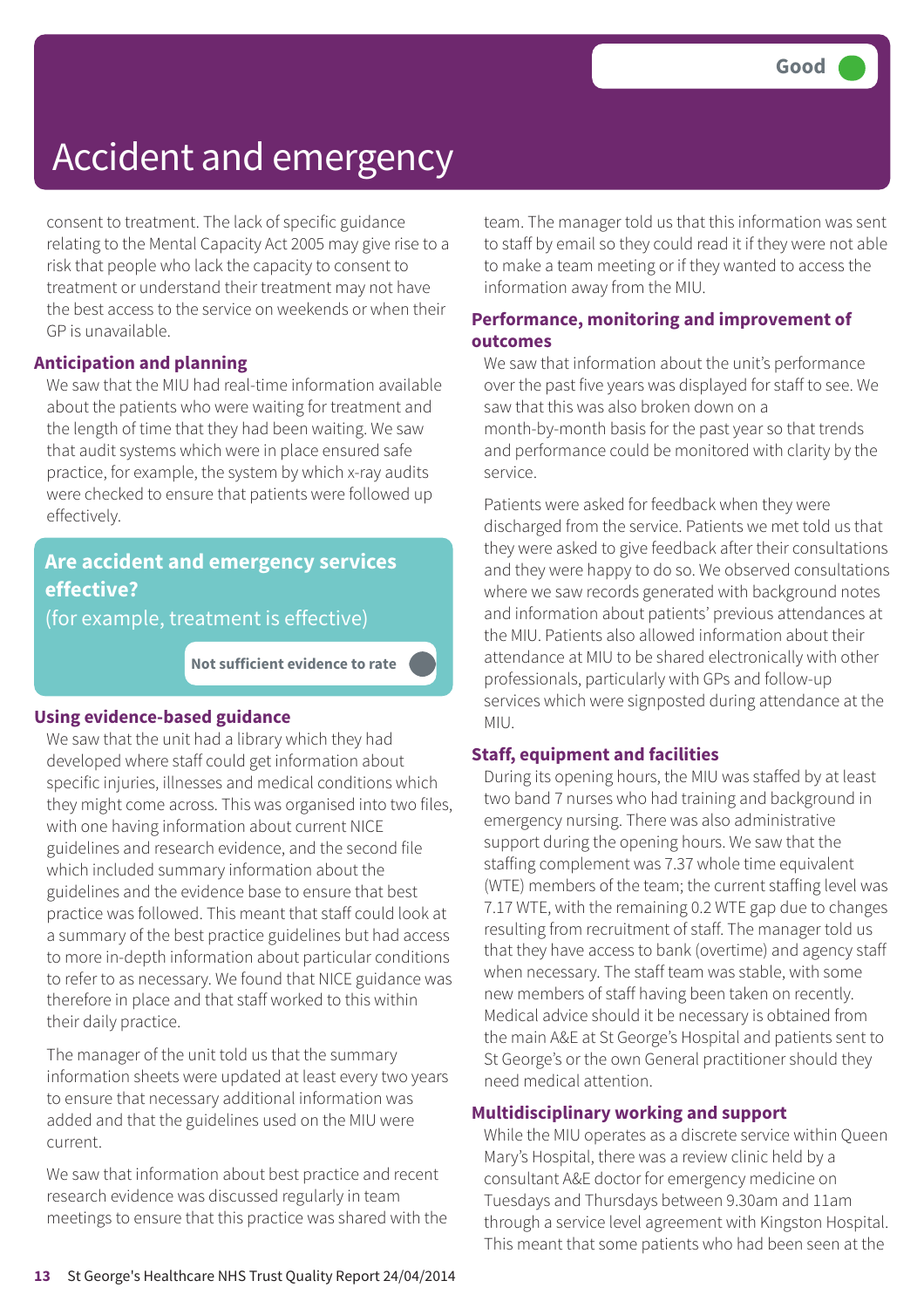MIU could be called back to the MIU if they needed a follow-up treatment. There was also a GP clinic based in the MIU and, while this was not a service provided by St George's Healthcare NHS Trust directly, informal links had been built with the team in the MIU so that informal advice could be sought if necessary. This means that patients can access medical advice locally.

As the MIU had access to x-ray facilities, they had support from radiologists based at Queen Mary's Hospital, particularly when x-rays needed to be reviewed within the seven-day timeframe. We were told that the MIU was also able to refer directly to fracture clinics. We saw that there were systems in place to ensure that information was passed on to patients' GPs, wherever they were located in the country.

### **Are accident and emergency services caring?**

#### **Compassion, dignity and empathy**

We spoke with six patients who were attending the MIU. One patient told us, "It's excellent" and another patient told us, "it's a good local resource and I'm happy that it's here". All the people we spoke with had attended previously, either for themselves or with family members, and all the direct feedback we received was positive.

**Good –––**

We looked at some recent feedback which had been left in the reception area. Some of the comments included: "Excellent and efficient service"; "two-and-a-half-hour wait, however, staff helpful and polite and nurse knew immediately what was wrong and how to deal with it"; and "I had excellent treatment". We also looked at the most recent feedback which had been left on the NHS Choices website and it was very positive. Since January 2014, it included comments such as, "Only had to wait five minutes for treatment. Staff were very friendly, helpful and efficient," and "I couldn't have asked for more thoughtful, friendly and expert treatment".

We observed staff interactions with patients, including some consultations, with the permission of patients. We saw that the staff treated patients with respect and dignity at all times.

#### **Involvement in care and decision making**

We saw that patients were given information about their conditions and how to manage them, and told to be aware of any possible side effects and reactions after their treatment. Patients told us they felt they were involved in their treatment and knew what was happening at each stage. We saw that the staff used a checklist system to ensure that they had given patients comprehensive information and this acted as a failsafe mechanism to ensure that all information was passed on.

#### **Trust and communication**

We saw that staff related well to patients and that they communicated in ways which met patients' needs. We asked about situations where patients may not be able to communicate fluently in English. The unit had access to a telephone interpretation service, Language Line. However, we were told that this was not often necessary.

#### **Emotional support**

We observed care which was provided in an empathetic and caring manner and patients reported to us that they felt the service was supportive to them. We saw that there were information leaflets available in the reception area which referred to information people could gain from other places, for example, there were leaflets about dementia.

We saw that people were given advice about health education during their consultations and that people were asked about smoking cessation, alcohol use and childhood immunisations so that they could be signposted to other services if necessary.

**Are accident and emergency services responsive to people's needs?** (for example, to feedback?)

**Good –––**

#### **Meeting people's needs**

We found that the service in the MIU met patients' needs effectively. People told us that they felt the service was a useful local resource. Due to the geographic location of the MIU at Queen Mary's Hospital, we were told that the service has built links with another neighbouring hospital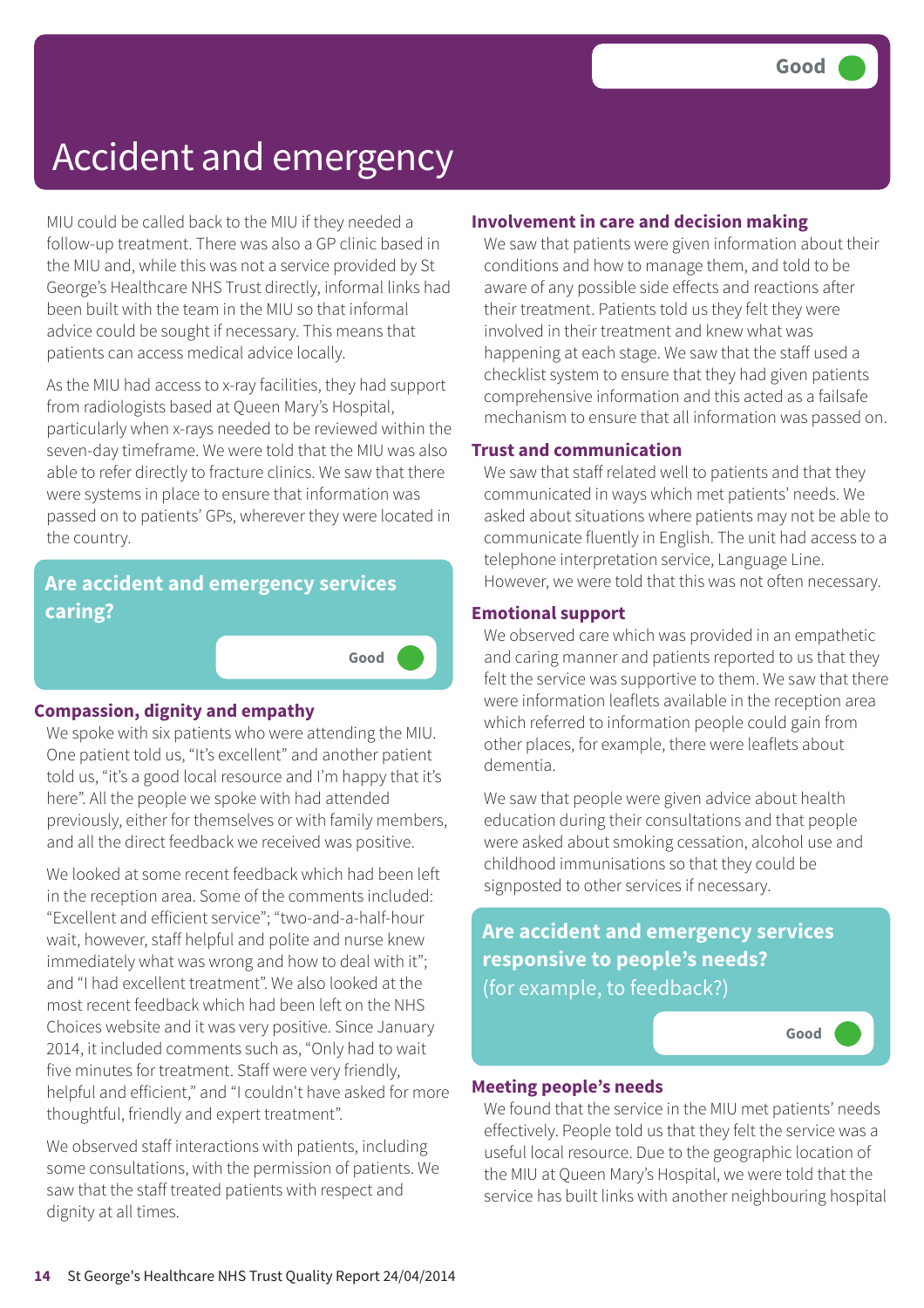(Kingston Hospital) as it is geographically closer than the main St George's Hospital site. This meant that these links ensured people had a more local service which was responsive to their needs.

#### **Vulnerable patients and capacity**

There was less formalised learning which related to adult safeguarding rather than safeguarding of children. We asked about how issues related to adult safeguarding might be raised. The service had information about key contacts in local authorities. Staff gave us a specific example of when they raised a safeguarding concern relating to an adult who had been identified as vulnerable which had been flagged to the relevant local authority to investigate. This meant that the MIU had appropriate ways to report safeguarding concerns relating to children and vulnerable adults despite not having received formal training in doing so.

#### **Access to services**

We saw that the service monitored the ethnicity and demographic data when they were treated at the MIU to ensure that the service met people's needs across the local communities. The service had access to a telephone interpreting service. The manager told us that the team meetings had focused on issues which were specific to some local communities to increase understanding and learning, such as the issues of female genital mutilation and private fostering. These were issues that the patients had raised with staff at the MIU.

#### **Leaving hospital**

We observed that patient information was updated during and after consultations and treatment at the MIU, ensuring distribution to the relevant GP or services. The consultation notes were typed up during the consultation and this information pre-populated a letter which was sent to people's GPs with the possibility for the clinician to include relevant additional information. This meant that the patients GP received timely information. We saw that letters to GPs were checked regularly to ensure they were sent in a timely manner and they were stored in an area away from the public view behind the reception desk.

The service provided an audit of x-rays to ensure that every x-ray was followed up. This meant that discharges from the MIU were safe because information was passed on to the relevant clinicians both within and externally to the trust. We saw that the MIU, with its own records system, highlighted people's previous attendances so that the information could be used to ensure that their treatment was safe.

#### **Learning from experiences, concerns and complaints**

We saw that comments were collected regularly at the MIU and this information was fed back internally during meetings with staff to ensure that any learning could be progressed. There had not been any recent complaints in the service.

### **Are accident and emergency services well-led?**

**Good –––**

#### **Vision, strategy and risks**

We spoke with staff and patients at the MIU and found that there was a clear understanding of the purpose and scope of the MIU. However, staff told us that they felt a detachment from the trust which was based at St George's Hospital. Staff told us that they were very proud to work at Queen Mary's Hospital and felt more of an affinity with the community services rather than the acute services so felt that they were something of an anomaly within the trust with little understanding from the senior management about where they sat in the whole organisation.

#### **Governance arrangements**

We saw that the MIU collected data and information about its performance through audits which covered many areas of its operation. The service was efficient at a local level. However, some of the targets were based on A&E services which differed significantly from the remit of the MIU. This meant that the unit could not achieve all the targets set for a full A&E department. Also, staff told us that they were not always best served by the training updates which had been established for A&E teams, as the needs of MIU patients differed. The manager told us that they had ensured that staff were able to locally source and pursue training which better met their needs.

The local governance arrangements at Queen Mary's Hospital were effective and the manager of the MIU told us that they felt supported by their peers at the hospital.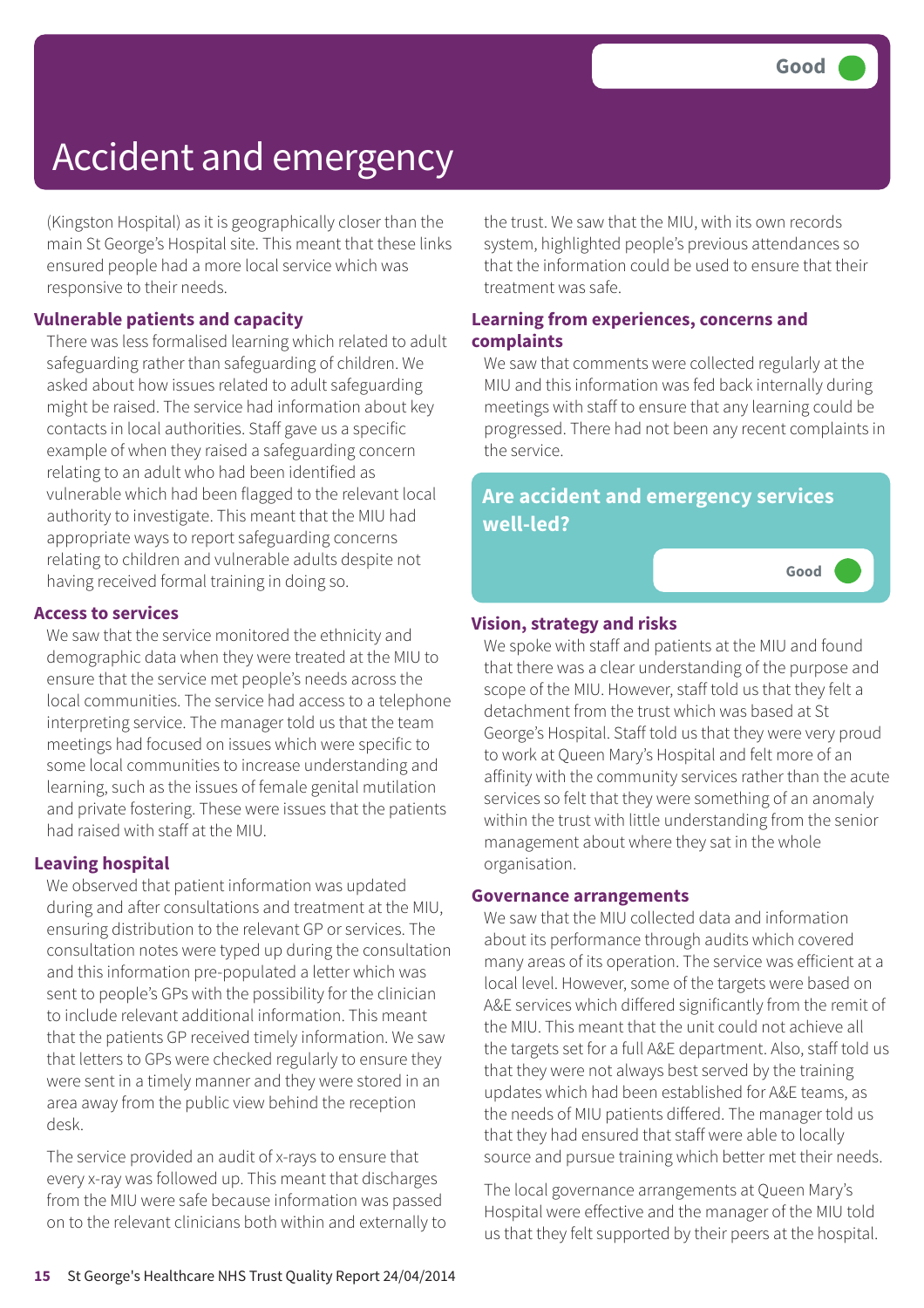#### **Leadership and culture**

We saw that, locally, the MIU was led effectively. One member of staff told us that they "had a feeling that the acute trust didn't want us". However when we discussed this with the senior managers at the main trust site we were told that they had tried to ensure that Queen Mary's hospital retained its own identity. The manager told us they had established links with their peers at Queen Mary's Hospital and across the trust to ensure that they were able to receive and provide support to their staff teams. An example of how this worked was the staff shadowing shifts in other places to increase learning, such as at the urgent care centre at St George's Hospital. This had been instigated locally rather than at the trust level. They also told us that had developed stronger links with community services based at Wandsworth Prison. This meant that the local leadership was looking at opportunities for the service to learn. However, there was a feeling of detachment from the acute-based services.

#### **Patient experiences, staff involvement and engagement**

We saw that staff had access to regular supervision and support. We saw that training was provided to staff at an organisational and local level which ensured that knowledge and skills were up to date. Staff told us that they had access to regular appraisals which ensured that their professional development goals were met. We saw that appraisals had been completed within the past year and that staff had regular meetings with their managers to discuss performance and clinical issues.

We were told that there is a local aim for staff to have one-to-one meetings with the manager on a six-weekly basis at least to discuss issues related to clinical practice and development goals, as well as managerial issues. While in practice this may not always be at six weeks these were occurring and staff did receive supervision from their managers. During our inspection we saw that one new member of the administrative staff was receiving an induction which ensured that they would have an understanding of the systems in place before they started working independently.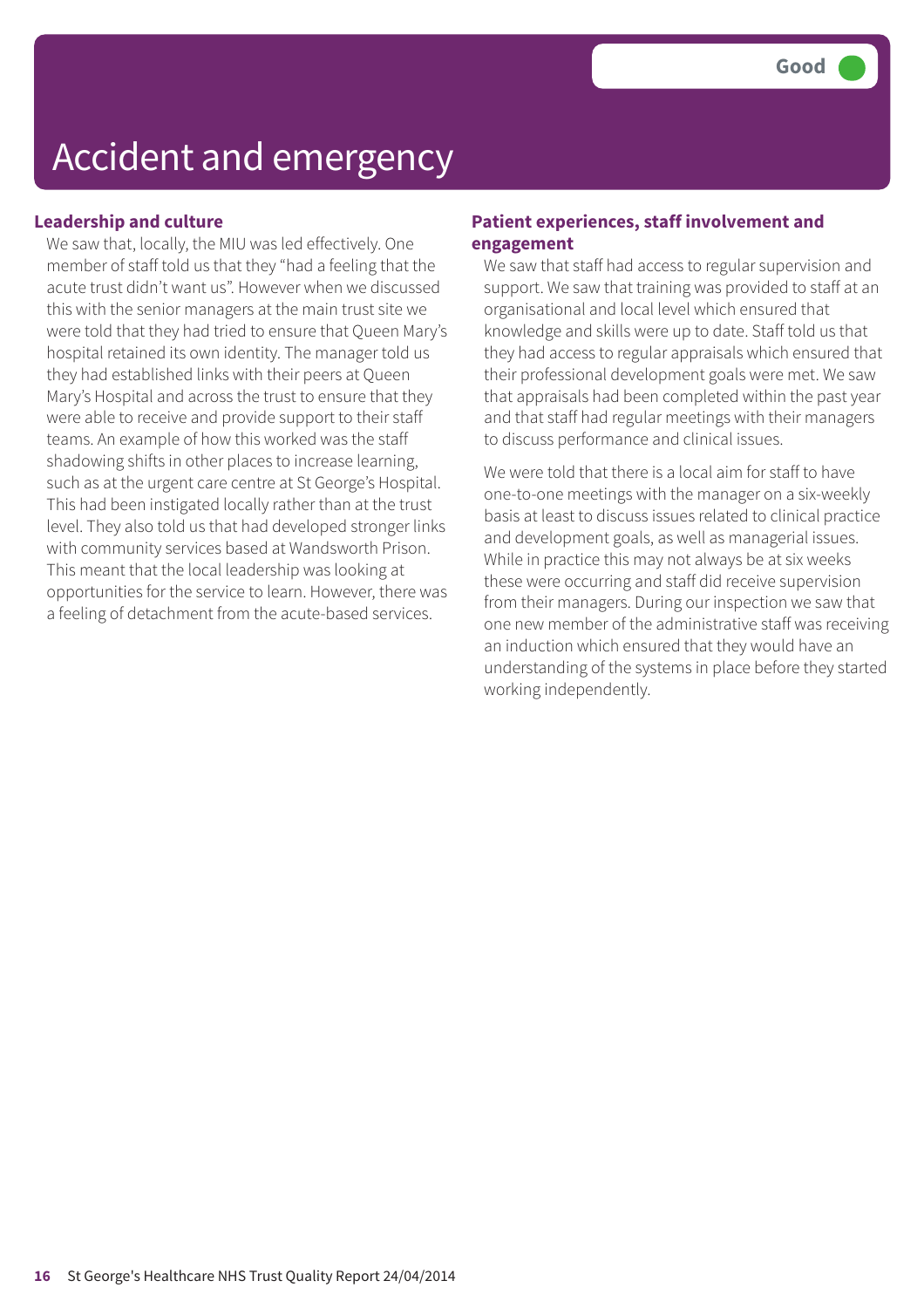### **Surgery**

| Safe             | Good |  |
|------------------|------|--|
| <b>Effective</b> | Good |  |
| Caring           | Good |  |
| Responsive       | Good |  |
| <b>Well-led</b>  | Good |  |

### Information about the service

Inpatient surgery is not provided at the Queen Mary's Hospital site. Day surgery patients only are treated in a unit at the hospital. Procedures are carried out under sedation; general anaesthetics are not used in the day surgery unit. Patients are discharged on the same day that the procedure, such as endoscopy and minor surgery is carried out. We toured the department and spoke to patients and staff working in the unit.

### Summary of findings

There were arrangements to enable safe practice in day surgery services. There were safe procedures in place for infection control.

The service is effective and their work is based on evidence-based practice. The unit has achieved accreditation with the Joint Advisory Group on Gastrointestinal Endoscopy which assesses quality of practice in patient care, quality and safety and staff training.

Staff in the unit were caring and patients felt they had been well looked after. Management practices within the unit were good and staff felt supported. At a wider organisational level there was fewer acknowledgements of their achievements.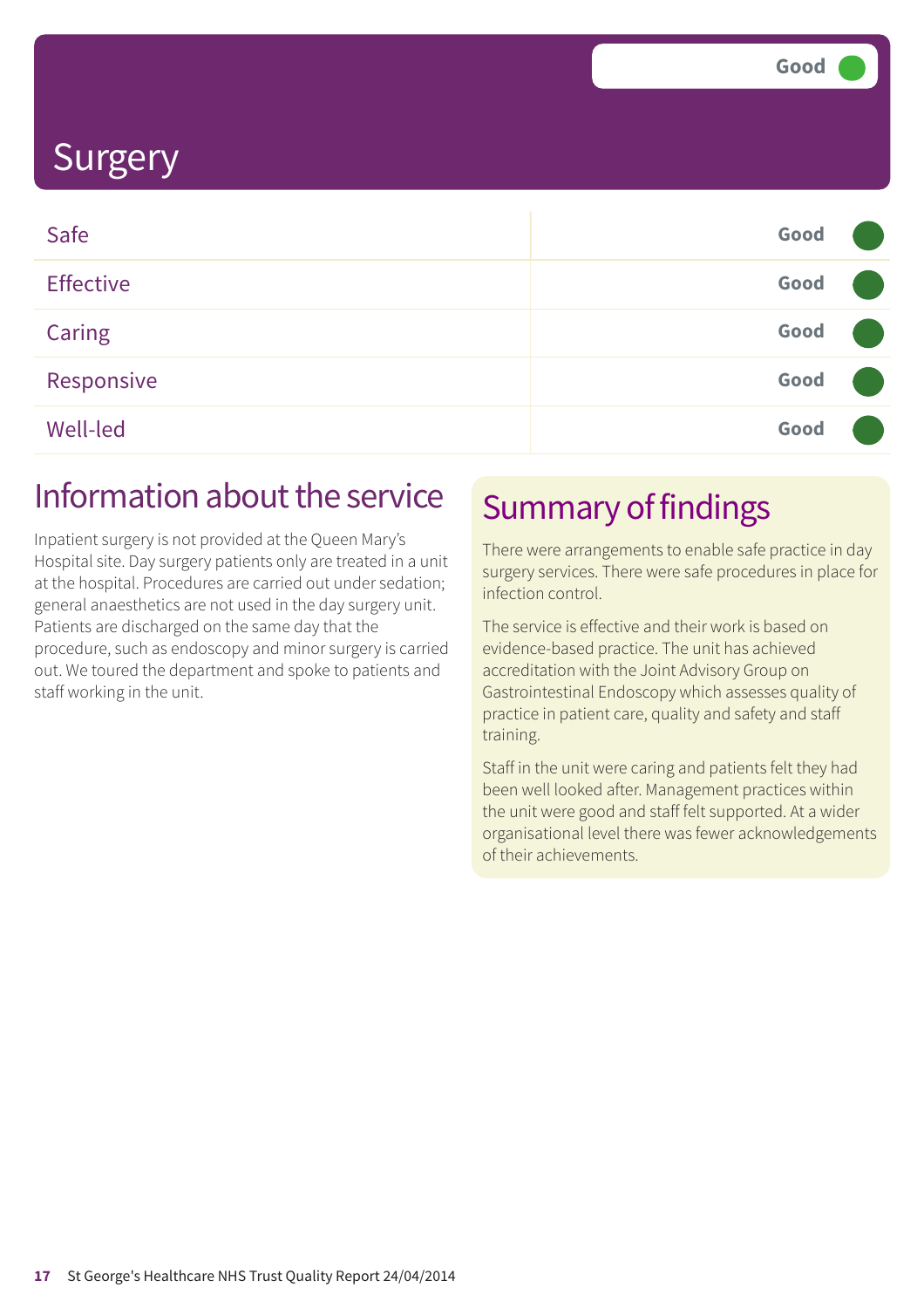### Surgery

#### **Are surgery services safe?**

**Good –––**



The unit has strict eligibility criteria which were applied to everyone booked for surgery at the Queen Mary's site. This was rigorously applied as the site did not carry out surgery under general anaesthetic; patients and the surgical team have to be assured that the procedure can be undertaken with local anaesthetic or sedation.

#### **Learning and improvement**

The trust report to the Strategic Executive Information System (STEIS) any serious incidents (requiring investigation) and Never Events (incidents that should never happen). St George's Healthcare NHS trust has reported two Never Events, but none of these were at Queen Mary's. Between December 2012 and November 2013, 286 serious incidents occurred at the trust; only five were recorded at Queen Mary's Hospital. These consisted of two grade 3 pressure sores, one fall, one failure in referral process – Cardiology and one report of wrong side surgery. The day surgery unit completes the World Health Organisation safety checklist as a result of the incident.

We noted that staff demonstrated insufficient awareness of the Mental Capacity Act 2005 and its potential relevance for their work in dealing with vulnerable patients. Staff were unable to describe the hospitals procedure for patients who were assessed as potentially lacking capacity to consent to treatment.

#### **Systems, processes and practices**

Staffing levels and hygiene practices enabled a safe service. There were clear arrangements for infection control. The decontamination room was well-equipped and safe procedures were followed. We saw the outcome of a check by a member of the infection control team which commended staff in the unit for the high standards of cleanliness.

Patients commented positively on the cleanliness of the environment.

Safe practices were followed in relation to moving and handling, fire safety and the prevention of slips and falls.

#### **Monitoring safety and responding to risk**

Internal audit systems were in place to monitor the quality of the service. The department has links with the main surgical suite and has adapted audits used in that area for the unit.

We were told that the unit uses an accepted system for reporting and learning from serious incidents. Complications which may develop as a result of surgery were considered and action taken to minimise the risk. For example, action was taken in line with accepted good practice to minimise the risk of deep vein thrombosis in patients.

### **Are surgery services effective?** (for example, treatment is effective)

**Good –––**

#### **Using evidence-based guidance**

The unit uses the British Society of Gastroenterology guidance for endoscopy and conforms to current guidance in the decontamination process of endoscopes. We saw how endoscopes are cleaned and decontaminated in line with this guidance at the unit.

#### **Performance, monitoring and improvement of outcomes**

The unit has achieved accreditation with the Joint Advisory Group on Gastrointestinal Endoscopy which assesses quality of practice in patient care, quality and safety and staff training. All staff had received specialist gastrointestinal nurse training.

#### **Staff, equipment and facilities**

There is continuity of care as low nursing staff turnover in the service allows consistency. The unit had sufficient equipment on site for the types of surgery undertaken. All staff were aware of the process for the cleaning and decontamination of equipment.

#### **Multidisciplinary working and support**

The team worked well with the main unit at St George's Hospital and liaised appropriately with medical secretaries.

#### **Are surgery services caring?**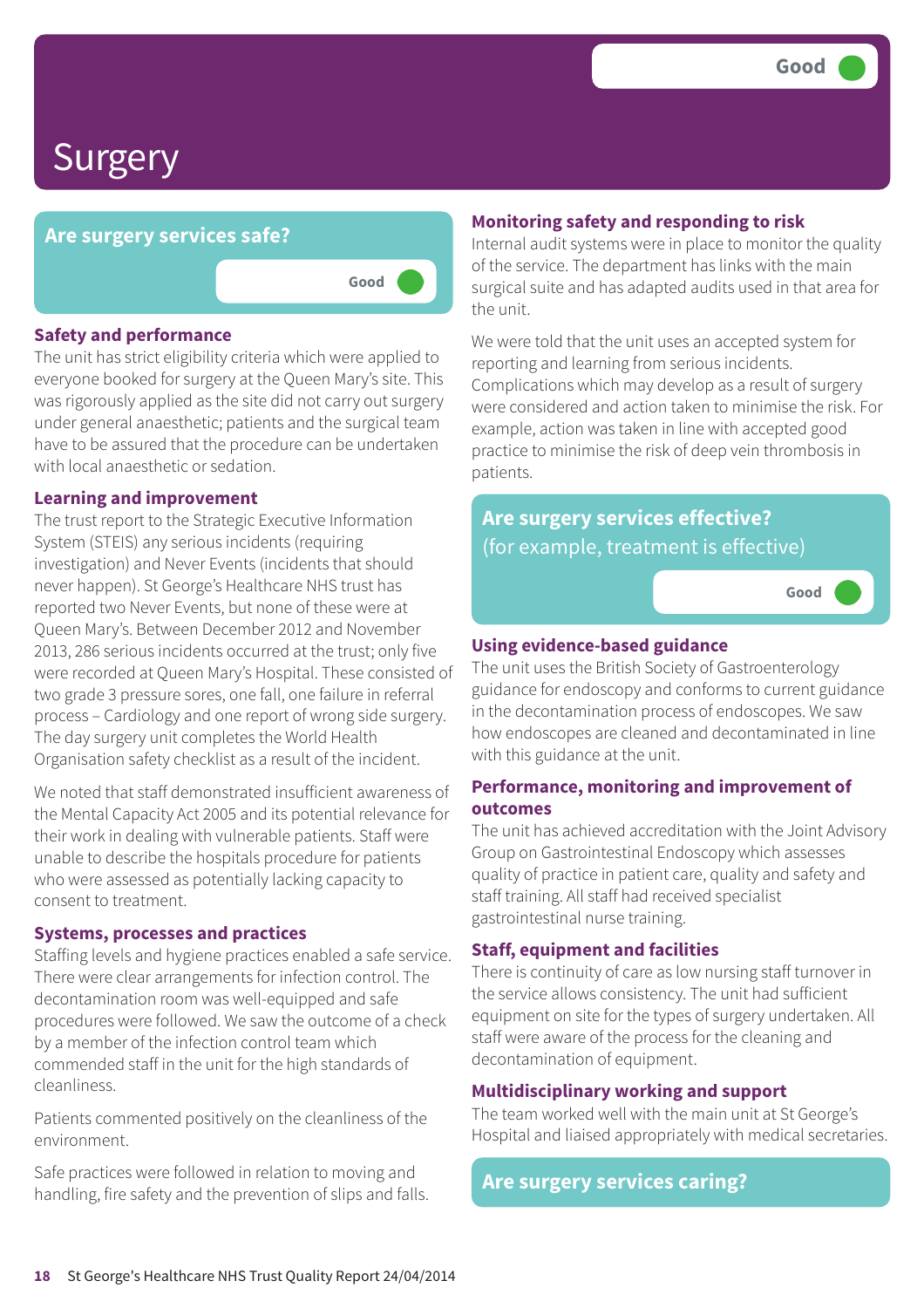**Good –––**

### Surgery

**Good –––**

#### **Compassion, dignity and empathy**

Patients told us they felt cared for in the day surgery unit. One person said that felt there were given time to prepare for and recover from the procedure; they had never felt rushed. They said they felt staff were kind and friendly. One person said, "no one wants to have this [procedure] done, but they make it so much easier".

We found staff were compassionate and displayed empathy in their work. For example, we were told that when patients had to be told upsetting news about their conditions and prognosis, they were given time to absorb the news and arrangements were made so they did not have to travel home by public transport.

Staff were respectful of patients who were awake or sedated while their procedure was being undertaken. Staff had limited awareness of what actions to take if they were concerned about the patients mental capacity.

#### **Involvement in care and decision making**

Patients were sedated for the procedures undertaken at this unit. Staff were aware of this and that patients may still be able to hear what was said during the operation. Staff were sensitive to the needs of these patients. Patients were involved in their care as they were able to have input throughout their care.

#### **Trust and communication**

Patients told us that when they had mistakenly missed an appointment it was easy to rearrange another at a convenient time. There were concerns that people in the waiting area were able to overhear conversations held in the reception area and this may breach people's confidentiality.

#### **Emotional support**

Patients who attended the day surgery unit had day surgery services only and while nurses were reported as being kind and attentive there was no evidence to suggest that they did not provide emotional support to patients.

**Are surgery services responsive to people's needs?** (for example, to feedback?)

#### **Meeting people's needs**

We heard that the service was responsive to people's needs arising from diversity issues. For example, if patients preferring female staff because of cultural and religious needs, then arrangements were made for this to be provided.

#### **Vulnerable patients and capacity**

Most patients remained awake during their procedure and as such retained their capacity. However staff were aware of the psychological impact of surgery and took this into account when speaking with patients and in their behaviour within the operating theatre.

#### **Access to services**

Arrangements were being made to offer appointments on a Saturday to meet the needs of people who found it difficult to attend during the week.

#### **Leaving hospital**

Patients were supported to make arrangements following their surgery and advised about what to expect on discharge. They were given information and advice about the impact of sedation and how best to manage it. For example, people were advised not to drive for a period after their surgery and informed that the sedative had an amnesiac effect.

#### **Learning from experiences, concerns and complaints**

We were informed that practice had been amended in response to patient feedback, for example, in the provision of refreshments that met a range of people's needs. This was the only area of improvement identified by patients.

### **Are surgery services well-led? Good –––**

#### **Vision, strategy and risks**

Staff we spoke with were familiar with the values of the trust and felt their work demonstrated the principles.

We were informed that the service was sometimes hampered in their work by being on a different IT system to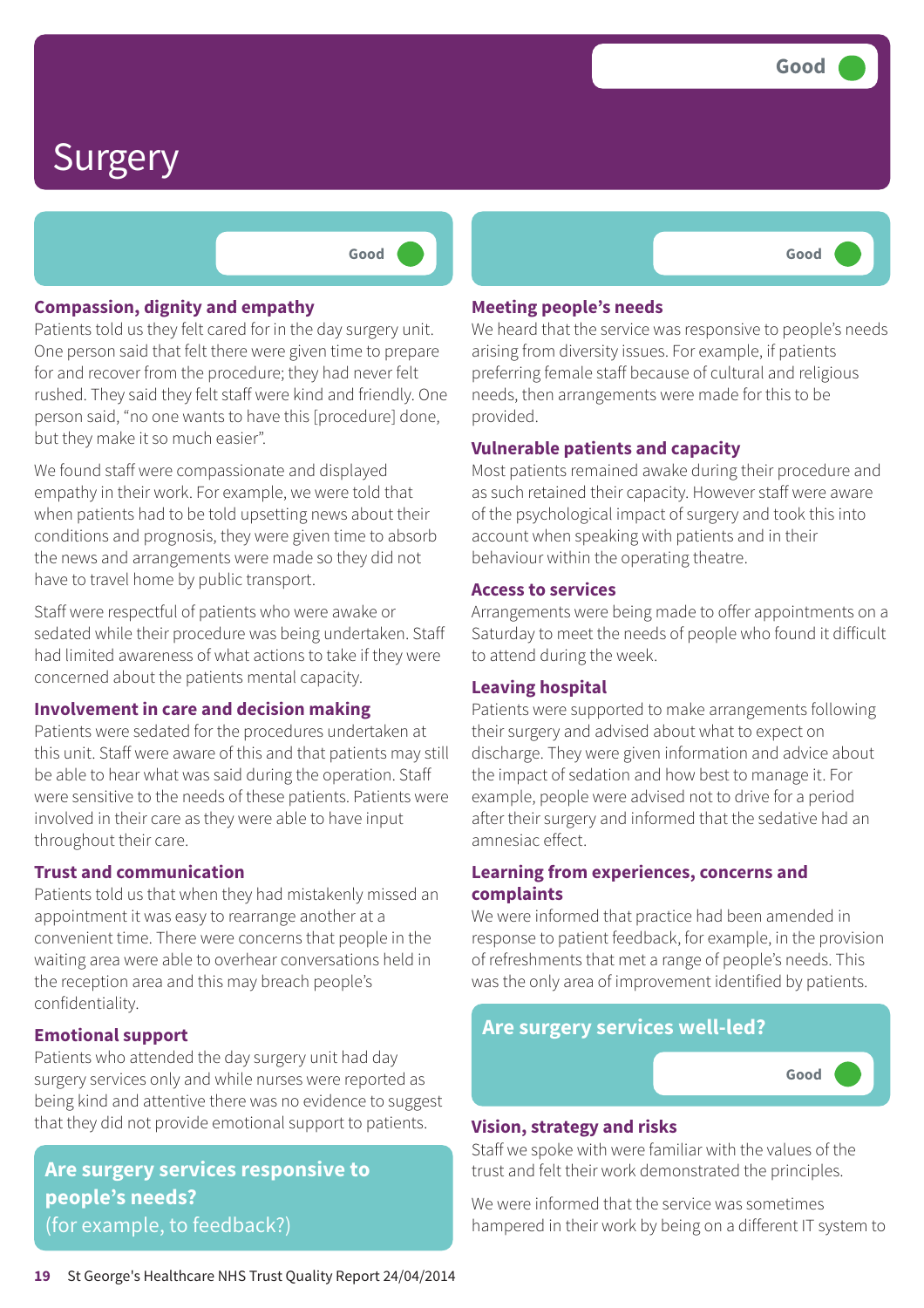# **Surgery**

St George's Hospital. This had an impact on the communication between the sites. We were told that arrangements to integrate the computer systems were being made but it was unclear when this would be complete.

#### **Governance arrangements**

The department reported incidents, accidents and issues of concern through the appropriate channels. The senior team fed back lessons learnt in other areas so that all staff were kept informed of the reasons as to why practice may change. The department kept its own risk register which contained the risks identified. This was seen to be appropriate. Regular auditing occurred and action were taken to address deficits.

#### **Leadership and culture**

Staff told us they enjoyed their work and felt well supported by their manager within the unit. However, they felt their achievements had not been acknowledged and

recognised at the wider trust management level. The manager of the unit was clear that their role was to provide services which are safe and that patients are cared for and informed.

#### **Patient experiences, staff involvement and engagement**

Patients we spoke with felt they had a positive experience at the unit. Staff told us they felt committed to the work of the unit and pleased with their achievements. Staff felt supported by managers within the unit and were familiar with senior staff within the trust.

#### **Learning, improvement, innovation and sustainability**

The work of the unit is based on best practice in the field and the manager ensured that they are informed about improvements through team meetings and the provision of information. We saw that guidance from bodies such as NICE and royal societies was available to staff.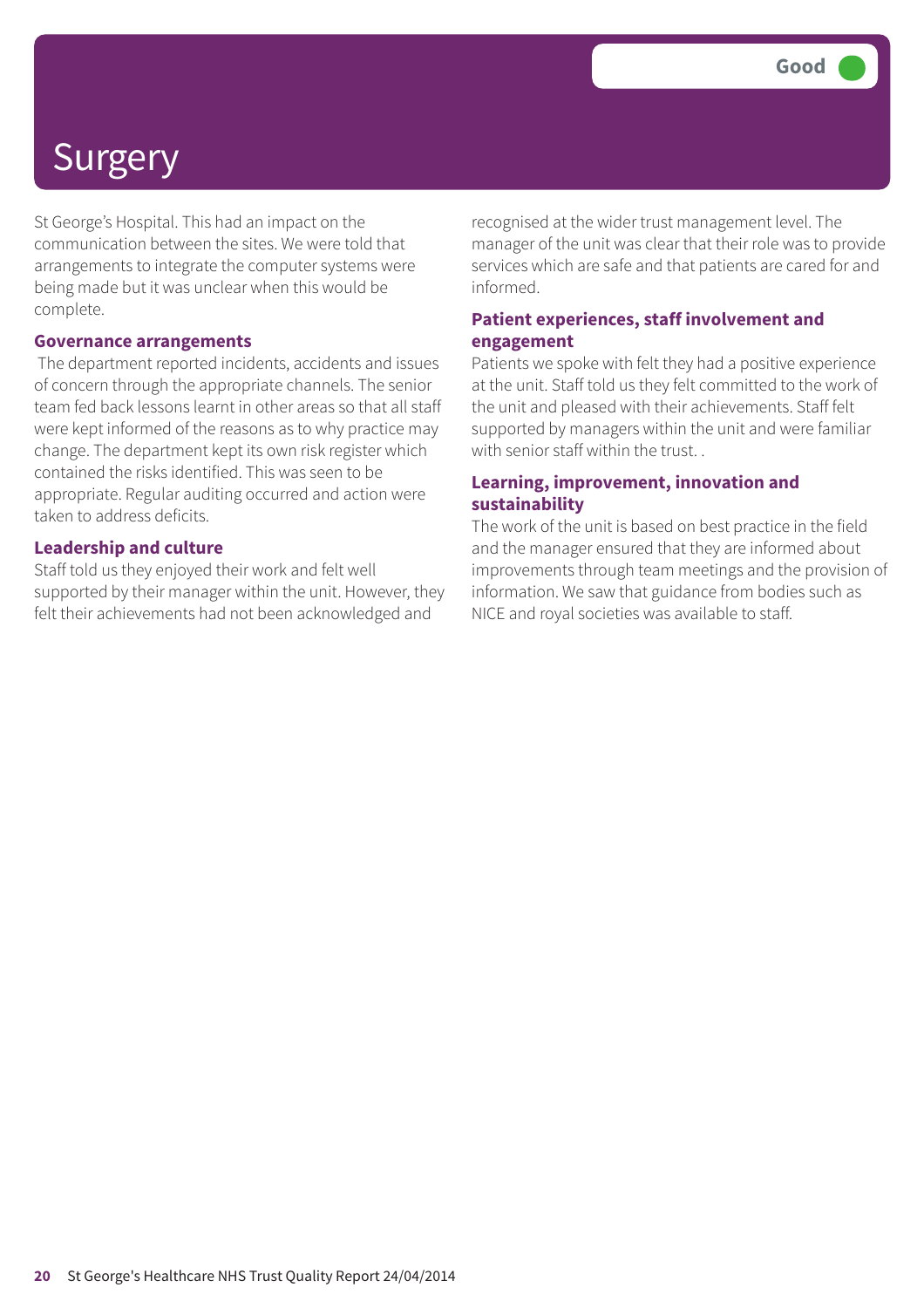| Safe             | Good                            |  |
|------------------|---------------------------------|--|
| <b>Effective</b> | Not sufficient evidence to rate |  |
| Caring           | Good                            |  |
| Responsive       | <b>Requires improvement</b>     |  |
| Well-led         | Good                            |  |

### Information about the service

Queen Mary's Hospital runs a range of outpatient services for children, young people and adults, including urology, ophthalmology, podiatry, orthopaedic, cardiovascular, prosthetic, orthotic, wheelchair and sexual health services. Approximately 3,000 patients a week are seen in the outpatients departments.

During our inspection we visited the prosthetic, orthotic, wheelchair, urology, spasticity management and sexual health outpatient departments. We spoke with people attending clinics, staff members at all levels, we observed waiting areas of the clinics and interaction between staff and patients. We spoke with members of the wheelchair user group and the Roehampton limb user group.

### Summary of findings

There were arrangements to enable safe practice across the outpatient services. There were clear arrangements in place for infection control.

Care and treatment was evidence-based and achieved good outcomes for people, enabling them to have a good quality of life. People were treated with kindness and respect and supported to make choices with regard to their care.

Overall the service is responsive to people's needs but facilities for children should be improved in the orthotics clinic. The outpatients department is well-led with high levels of patient and staff satisfaction.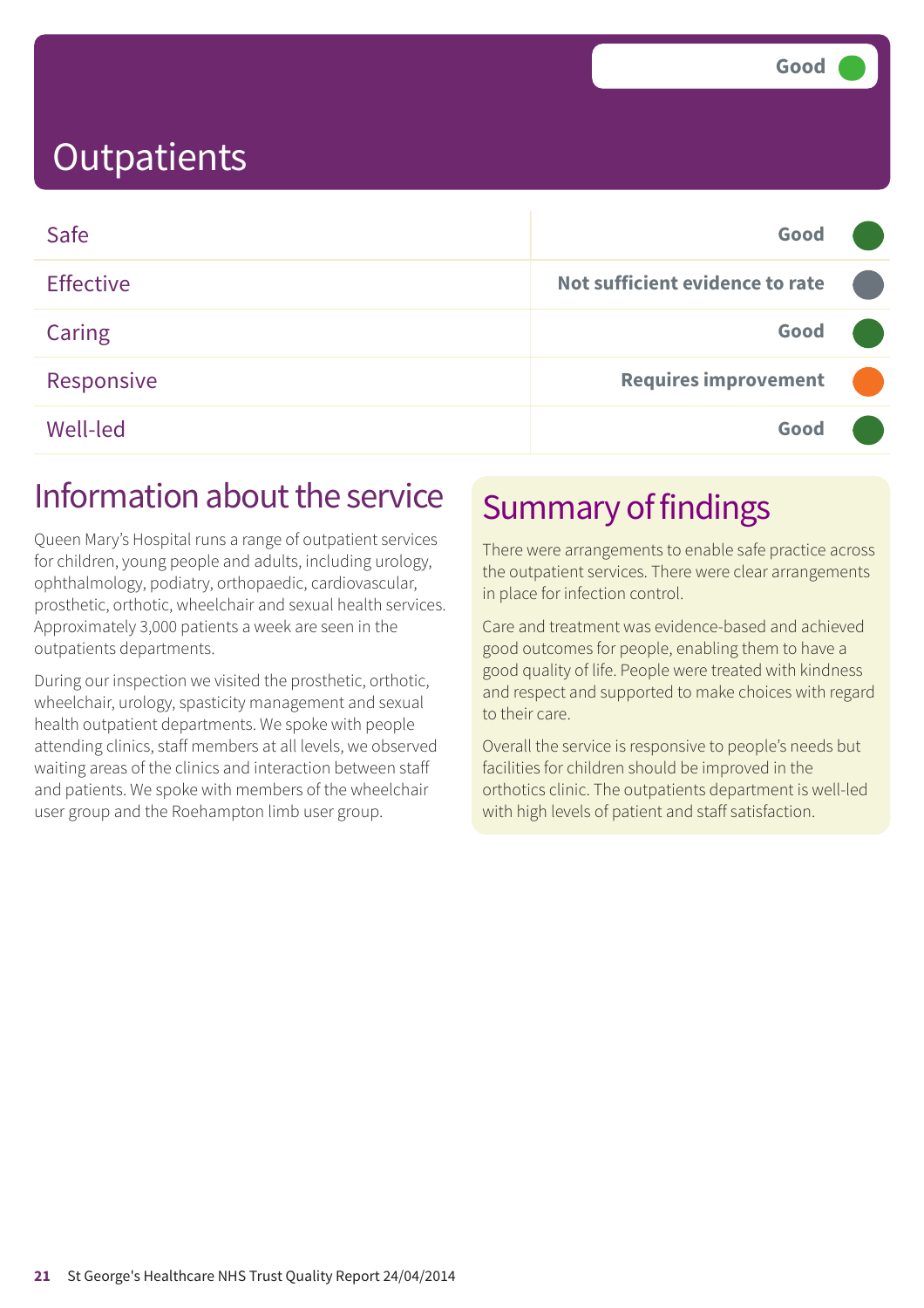### **Are outpatients services safe?**

**Good –––**

#### **Safety and performance**

Staff we spoke with felt there was little concern about their personal safety in the outpatient departments but noted that there was a policy to ensure that no one worked alone. They felt that the reception staff were vigilant in ensuring that there were no safety issues in the waiting areas.

#### **Learning and improvement**

Any serious incidents (those requiring investigation) and Never Events (those incidents so serious that they should never happen) were reported to the Strategic Executive Information System (STEIS). While St George's Healthcare NHS trust has reported two Never Events, none of these took place in outpatients departments at Queen Mary's Hospital.

We asked some staff working in outpatients departments about the relevance of the Mental Capacity Act 2005 to their work. Staff felt this was an issue which was rarely raised in their departments. We were concerned that this represented a training need for staff so they could recognise situations where it may have relevance.

#### **Systems, processes and practices**

There were safe arrangements for taking samples of blood and other fluids and for the disposal of needles. Safe arrangements were in place for dealing with spillages and staff were familiar with them. Training was available to staff on safety issues.

#### **Environment**

The environment in each of the outpatient clinics we visited was safe. None of the departments we saw were overcrowded and sufficient seating was available in waiting areas. Consultation rooms that we viewed were spacious and did not present risks to people with mobility needs. Senior staff checked the safety of outpatient clinics using a checklist which addressed a range of issues, including safety signage and staff knowledge of emergency procedures.

### **Monitoring safety and responding to risk.**

There were clear arrangements for infection control. We observed that hand hygiene gels were available and used in the outpatient departments by staff and some patients. Monthly infection control audits were conducted and results were displayed on noticeboards accessible to patients. This demonstrated transparency and openness. Several people commented on the cleanliness of the environment in the clinics we visited and said they found this a positive feature of the hospital.

We saw electrical appliances being tested during our visit and were told this was part of a planned programme to ensure the safety of equipment.

### **Anticipation and planning**

Staff received annual life support training. Equipment for dealing with medical emergencies was available in a cardiology outpatient department and staff in a neighbouring clinic were aware of this. Staff in another clinic (spasticity management) were unaware of the location of emergency equipment. All staff should be aware of the location of resuscitation equipment so that the patients receives prompt treatment. In the event of an emergency, the accepted protocol was to call an ambulance and arrange a transfer to St George's Hospital.

**Are outpatients services effective?** (for example, treatment is effective)

**Not sufficient evidence to rate –––**

### **Using evidence-based guidance**

Care and treatment within outpatients departments was based on recognised evidence-based guidance. For example, in the urology clinic, care was based on the European Association of Urology Guidelines and in the sexual health clinic, the British Association for Sexual Health and HIV guidelines were observed.

We were told that National Institute for Health and Care Excellence (NICE) guidelines and approved care pathways were used in the outpatients departments.

Audits of the wheelchair outpatients service have focused on how to learn from analysis of current practice and improve outcomes for people using the service. Goals were set as a result of the audits and progress was monitored at monthly team meetings. Staff reported to us that they had seen improvements in the service provided. The wheelchair users' group was consulted about changes and improvements to the service and ensured that the user voice was represented.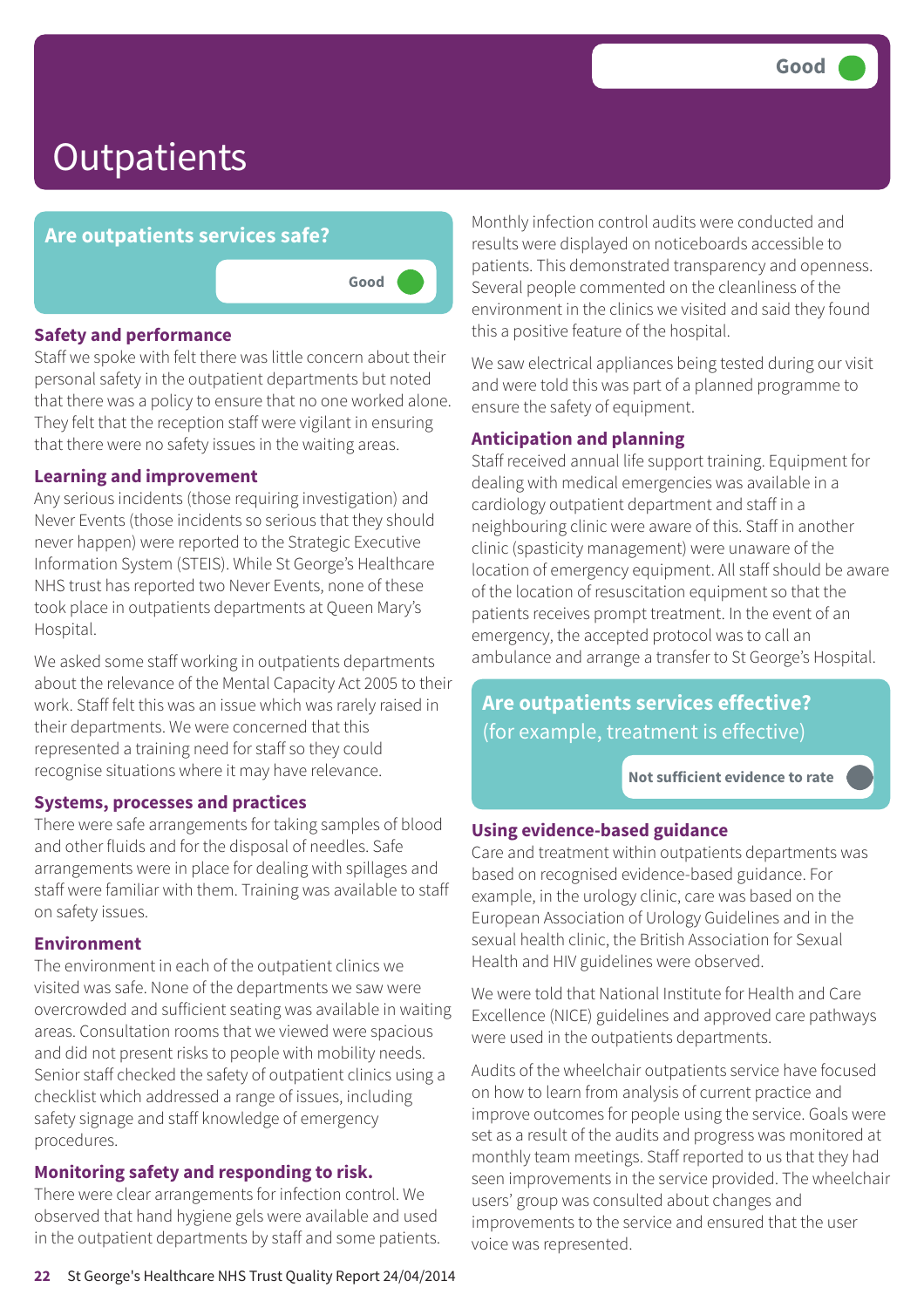#### **Performance, monitoring and improvement of outcomes**

In the wheelchair outpatient department, a monitoring system called productive community services (PCS) was used to assess the effectiveness of the service. The PCS system was based on four criteria: care quality; client experience; productivity; and staff wellbeing. Analysis of the initial implementation of the system showed it has produced benefits and increased the effectiveness of the department. For example, it was identified that a significant amount of time was spent on dealing with inappropriate referrals. Action was taken to address this issue by raising the awareness of referral criteria with stakeholders. This resulted in time saved which could be more effectively used on patient care.

Staff told us they found the implementation of the monitoring system useful in improving working practice and increasing clinical time available.

#### **Staff, equipment and facilities**

Daily monitoring of the adequacy of staffing levels took place and, where necessary, arrangements were made to address shortfalls. There were few concerns from daily staff monitoring in community services and no alerts had been identified.

#### **Multidisciplinary working and support**

We heard about effective multidisciplinary working at Queen Mary's Hospital in the outpatients departments. A multidisciplinary approach to care ensured that the range of people's needs were addressed. A prosthetic clinician told us that the team included other specialists, including physiotherapists, orthotists, social workers, psychologists and occupational therapists.



#### **Compassion, dignity and empathy**

Staff respected patients' privacy and dignity. Consultations with clinicians took place in private rooms with doors closed. Chaperones were provided, when required, for women who were seeing male clinicians.

Patients considered the outpatient prosthetic service to be especially caring and supportive. A person who used the prosthetic service told us, "all of my care has been first class" and told us they had received practical and emotional support which they described as "excellent".

In one reception area (orthotics) part of the waiting area was close to the reception desk. One person told us they had overheard conversations which they felt should have been kept private.

In the sexual health clinic reception area, people felt that the waiting area was suitable for its purpose. It was comfortable, a radio was playing at a reasonable volume, and the area was large enough to ensure waiting patients could sit with distance between them. One person told us they felt this reduced the potential for embarrassment.

We observed that a patient had mistakenly come to a clinic on the day prior to their arranged appointment. The receptionist showed a caring manner to the person who had a difficult journey to the hospital. They demonstrated compassion in their attitude, showed concern for the person and tried to find an appointment for them that day.

#### **Involvement in care and decision making**

People told us they felt involved in their individual care and felt that clinicians in the outpatients departments listened to their needs and wishes regarding their treatment. In the sexual health clinic, we heard that people were always asked if they had any further issues that they wished to discuss. People felt this gave them the opportunity to raise any issues of concern and one person told us they felt this was caring and recognised the sensitive nature of the consultations in this clinic.

A person told us they felt very involved in their care and "at all times my treatment and care is on a 'choice' basis." They were offered the opportunity to choose whether to be an inpatient or to attend outpatients. Another person said they felt the care was provided "with" them, not "to" them.

#### **Trust and communication**

In several departments, for example, prosthetics and sexual health, we heard that efforts were made to ensure that people saw the same clinician on each of their visits. This helped people to develop trust and confidence that clinicians were familiar with their needs. Several people commented to us that staff turnover was low and this assisted in the development of trust in the clinician they dealt with.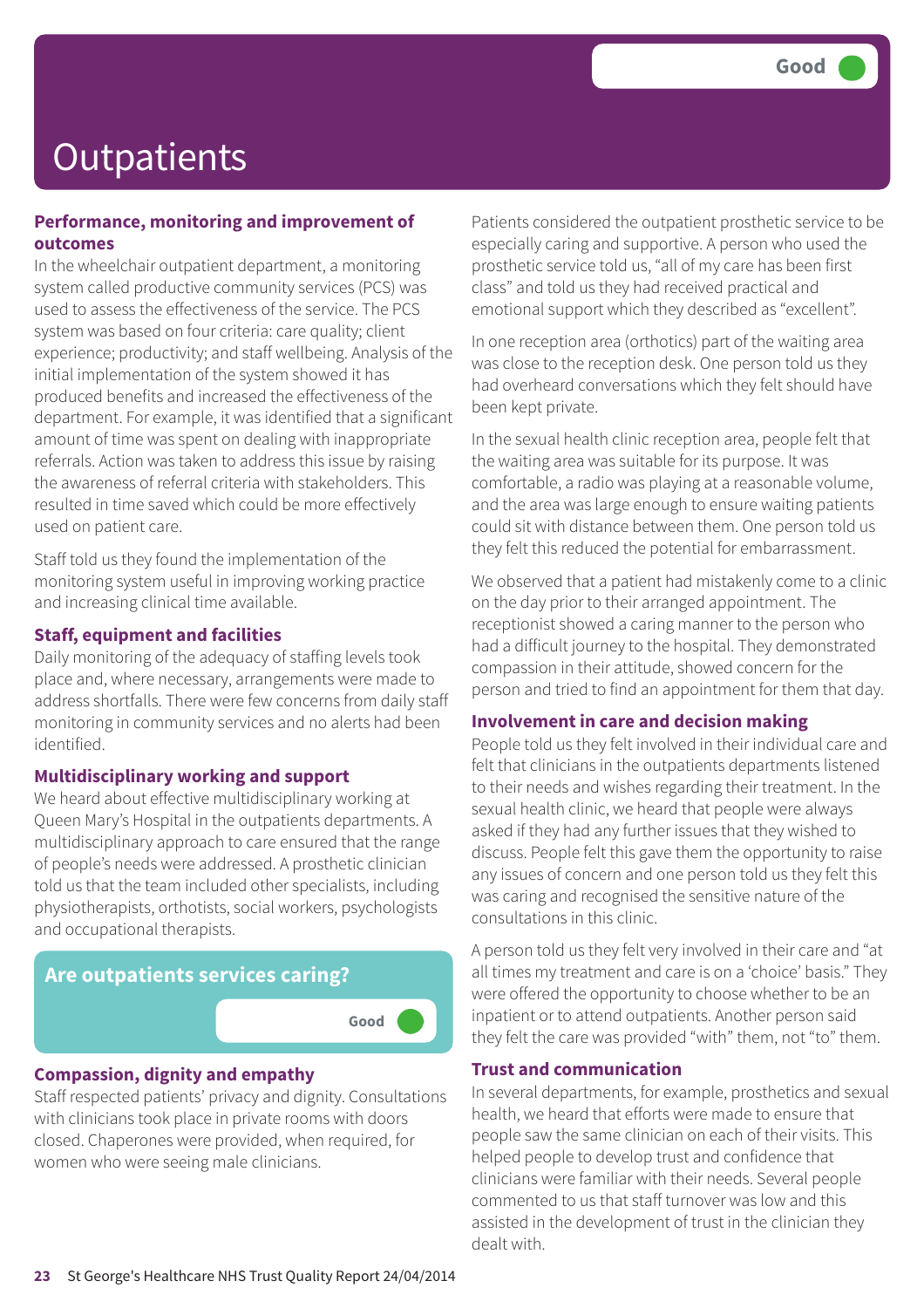We felt that staff demonstrated respect for people in the interactions we observed and in the manner in which they discussed people they saw in the outpatients departments. A person told us they felt respected and were "never talked down to [by staff], we are all on the same level".

#### **Emotional support**

People told us that they felt that staff understood the emotional impact of their conditions. Staff demonstrated awareness of this in their concern to help them achieve a positive outcome, for instance in the provision of equipment which met their needs. Staff spoke of their commitment to providing a good service; one person said, "I try to be very patient-focused" and said they felt other members of their department worked similarly.

### **Are outpatients services responsive to people's needs?**

(for example, to feedback?)

**Requires improvement –––**

#### **Meeting people's needs**

The premises and facilities in outpatients departments were generally good, but in the orthotics department there were areas that could be improved. We noted that the waiting space in the orthotics department was inadequately signposted. This meant that receptionists had to direct people to the larger waiting area and this distracted them from other tasks.

We were told that 5 to 10% of the patients attending the orthotics clinic were children. The needs of these patients had not been adequately catered for. For example, although parents and children could be waiting for appointments for a period of 45 minutes, there were no toys or books to keep children amused in the waiting area. This caused unnecessary stress.

The room used to make plaster moulds for orthotics patients was bare and did not contain any items to distract patients, particularly children. It was important that plaster moulds were made with accuracy to enhance the efficiency of the orthosis. We heard that a piece of equipment called a spinal casting frame would increase the accuracy of moulds, but that this was not available.

Queen Mary's Hospital has a workshop on site staffed by technicians who make and adapt prostheses and orthoses. The presence of technicians on site meant that some people could have an assessment and receive a device, or have an adaptation carried out, without unnecessary delay. People benefitted from the promptness with which their needs could be addressed.

On an organisational level, patient representative groups of wheelchair users and of people who used prosthetic limbs, met with staff within the relevant departments to discuss issues of concern. Examples of issues the user groups had been involved with included the number of beds reserved in Gwynne Holford ward for patients who had amputations and the tendering process for wheelchair repair services.

Interpreting services were made available, when requested, for people whose first language was not English.

#### **Vulnerable patients and capacity**

Staff in the orthotics clinic, where there were a significant number of child patients, were knowledgeable about child protection procedures. They had raised concerns with child protection authorities where appropriate.

People's privacy had been taken into account in the sexual health outpatients department. The patient database was separate to the rest of the hospital's records so that people could only access the records on a "need to know" basis. The clinic is located on an upper floor of the hospital in a particularly quiet area, reducing the chance of meeting people attending the hospital for other reasons. Most of the people we spoke with felt their privacy was protected by the arrangements. One person felt their confidentiality could be further protected by the use of a number system rather than receptionists stating their names at the reception desk. One person told us that, on one occasion, they had been asked for the name of their partner for this information to be stored. The person said this was unexpected and made them feel uncomfortable. They did not feel they received an adequate explanation for the query.

#### **Access to services**

People told us that generally there were able to arrange appointments without unreasonable delays. A triage system was used in outpatient departments to ensure that priority was given to patients with high-priority needs. In the prosthetic department, a duty system operated so that a prosthetist could provide immediate attention to people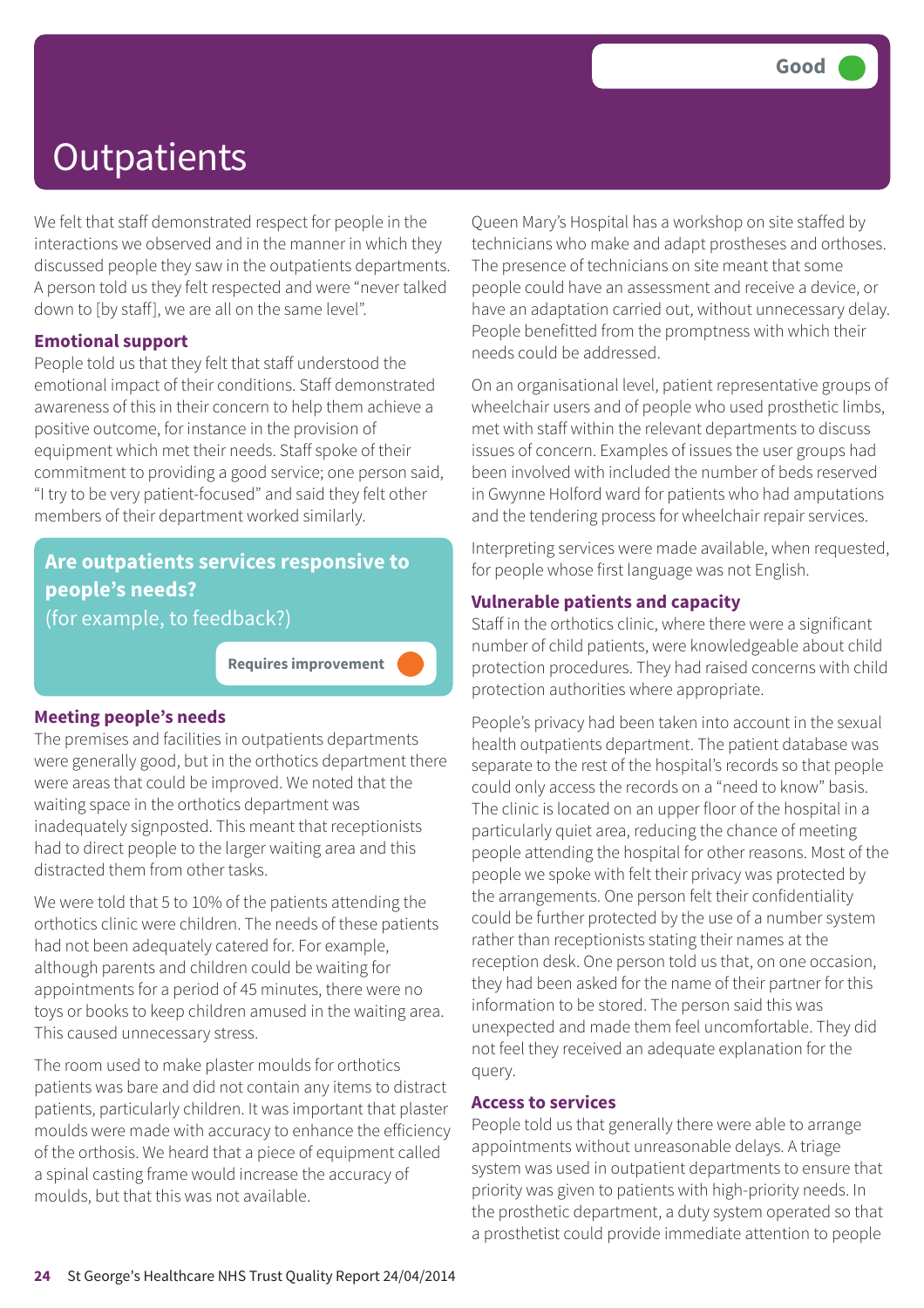with urgent needs. People with complex needs were identified through the triage system and longer appointments were arranged to ensure that needs could be fully addressed without causing delays to other people. In some clinics, appointments were available on a Saturday to meet the needs of people who were working during the week.

A system was in place to ensure that people attended appointments. Patients were contacted prior to their appointment to remind them and confirm their attendance. This had been effective in reducing the percentage of people who failed to attend appointments and increased people's uptake of the service. This system did not operate in the sexual health clinic to protect people's confidentiality.

We were informed that people using the wheelchair outpatients department were able to make appointments easily and did not experience delays. However, there was feedback that the time from assessment to the supply of equipment had increased from six weeks to three months due to increasing demands. This meant that people's needs were not being met promptly.

Other people felt that delays were caused by a changed system which did not allow a consultant to refer directly to another consultant within the hospital. This was changed due to a change in national guidance. The system required that a request be made to the person's GP and then they should make the referral. One person we spoke with felt this had had a poor impact on patients as it introduced further delays to their needs being addressed.

#### **Learning from experiences, concerns and complaints**

We saw a report relating to complaints received in outpatients departments between October and December 2013. The report showed a low level of complaints. The report provided evidence that the service investigated raised concerns and responded to issues by promoting change. For example, if there were concerns about the attitude of staff to patients, this was raised with them by senior staff and, when appropriate, training needs were identified and addressed.

### **Are outpatients services well-led?**



#### **Vision, strategy and risks**

Staff were aware of the values of the trust and felt that these were demonstrated in their work. We observed staff and saw that staff in the prosthetics department felt proud to be part of a unit with a long history which is nationally recognised.

#### **Governance arrangements**

Staff in the outpatient departments were able to demonstrate the arrangements for reporting on incidents and how they received feedback. Staff were able to identify where practice had changed due to an incident occurring or to describe an incident which had occurred in other areas of the hospital. This demonstrated that good governance systems were in place.

#### **Leadership and culture**

We met senior staff in outpatients clinics who demonstrated commitment to their departments and to providing good patient care. Staff told us they felt the clinics were well-led and they felt supported by managers. In the prosthetics clinic, staff expressed pride that their department had a national reputation for excellence and could meet individual, complex needs.

#### **Patient experiences, staff involvement and engagement**

Patient surveys we saw showed high levels of satisfaction with the outpatients departments. This echoed the feedback we had from patients during our visit.

We heard that staff had been invited to staff engagement events called Listening into Action. While it was felt that this should be an effective forum for staff engagement, some staff felt constrained by the presence of managers at the events and felt unable to speak freely.

#### **Learning, improvement, innovation and sustainability**

Staff retention in outpatients departments was reported to be good, with several staff, including managers, informing us they had worked in their department for many years. People told us that they appreciated the consistency of clinical staff and saw it as a sign of staff being committed to their work.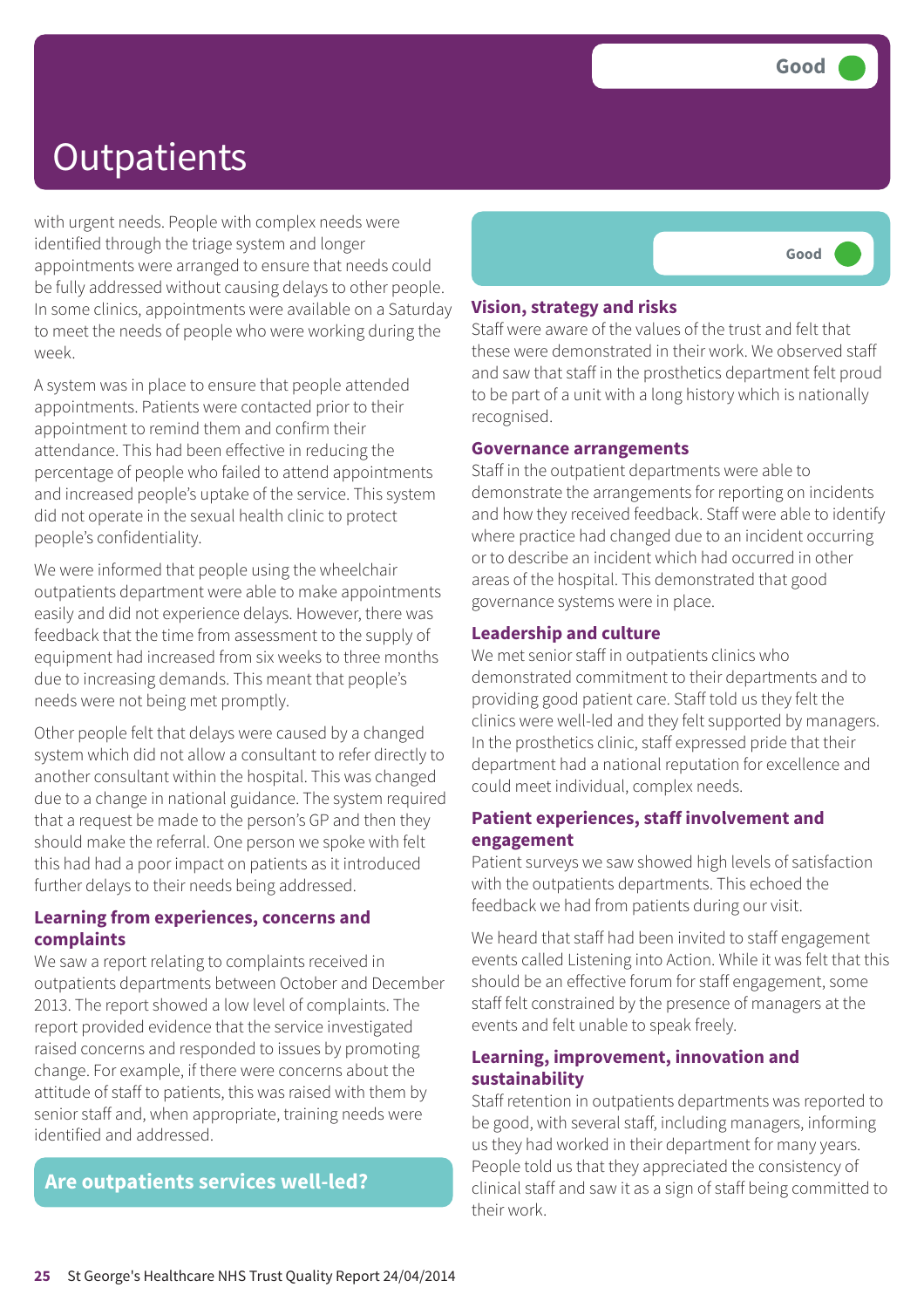### Information about the service

Queen Mary's Hospital has two inpatient wards on site. Gwynne Holford Ward provides rehabilitation and support for up to 18 people aged over 18 who have had limb amputations or who require neuro-rehabilitation. Mary Seacole Ward provides rehabilitation and support for up to 42 older people.

People are referred to the service either directly from acute hospitals or via their GP through the acute admissions avoidance (AAA) pathway. The site also houses the Bryson Whyte rehabilitation unit and the Douglas Bader gym which is a community facility.

During this inspection, we visited both the inpatient wards and spoke with about 30 staff members, about 20 patients and some family members of patients on the wards. We also reviewed information received from the trust and comments card we collected on the ward.

### Summary of findings

This aspect of the trust is currently not being rated as community services inspections are in the piloting phase of development.

We found that the service provided by the inpatient community wards was generally safe. However, we found that there was a poor general understanding and implementation of the principles of the Mental Capacity Act 2005.

We found that staff had access to some training and support and that the services had systems to learn from incidents, accidents and complaints at a local level. However, there were some significant gaps in recording intentional rounding activity which could affect the safety of patients on Mary Seacole Ward, specifically regarding pressure ulcer management.

We saw that the service was effective as there were systems in place, such as incident reporting and complaints monitoring, which ensured that lessons were learnt. The hospital monitored the effectiveness of initiatives to enhance the patients' recovery and experience through tools which were in line with best practice an example of this is the monitoring of protected mealtimes.

Patients told us that they felt respected and well cared for. We observed care which ensured that patients were treated with dignity, and most family members we spoke with told us that they were happy with the care that was provided at Queen Mary's Hospital.

We found that multidisciplinary teams worked effectively together and that they were able to ensure that people received care and treatment which was appropriate to ensure that their rehabilitation was facilitated. We found that a specific AAA pathway, which allowed GPs to refer directly to Mary Seacole Ward, was a useful community resource which improved the wellbeing of people who used the service.

The local leadership at Queen Mary's Hospital was responsive to the needs of staff and patients on the inpatient wards. We found that there was an understanding, by the leadership, of the challenges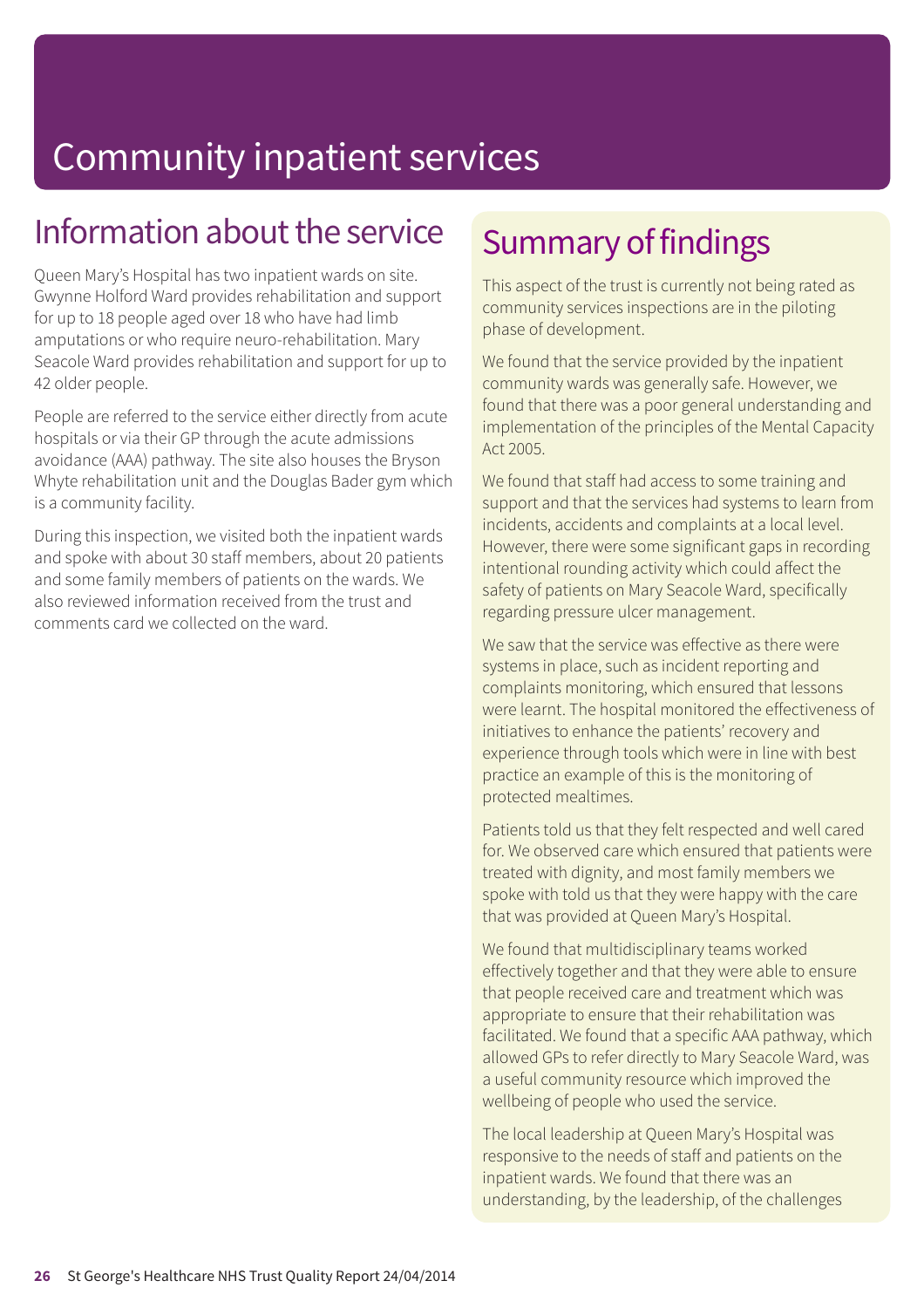faced at the hospital and there was a plan and vision to move the services forward. However, some staff felt there was a detachment from the acute trust based at St George's Hospital.

### **Are community inpatient services safe?**

#### **Safety in the past**

We received information from the safeguarding lead in the trust which confirmed that there was a policy in place regarding processes for ensuring that staff were aware of safeguarding policies. Most of the staff we spoke with were aware that there was a safeguarding policy and they told us that they had received mandatory training relating to safeguarding.

#### **Learning and improvement**

We asked staff on Gwynne Holford Ward if they had had access to mandatory training which included training related to moving and handling patients. One member of staff, who had been using hoists to move patients, told us that they had not had any formal training in moving and handling and would like to access this. We asked for information from the ward to check that staff who carried out moving and handling and who used hoists had received training and were told that two members of staff had not had any formal training but had undergone local competency training signed off by the matron and back care facilitator. We were told that training related to mental capacity and adult safeguarding "used to be mandatory" by the matron on Gwynne Holford Ward.

Staff from Gwynne Holford Ward and Mary Seacole Ward told us that sometimes training was harder to access because it was offered at the St George's site. The matron on Gywnne Holford Ward told us that the lack of mandatory training had been due to there not being onsite training offered at Queen Mary's Hospital. This meant that some staff at Queen Mary's Hospital had not had access to training which had a direct impact on the care delivered to patients. A member of the nursing staff told us, "Lots of training is at St George's".

We spoke with a matron and ward manager on Mary Seacole Ward and asked about ways the staff team implemented learning from incidents, accidents and complaints which had occurred. We were told about a serious incident which had occurred and the learning from that incident had led to additional information about checked equipment being added to the hourly 'intentional rounding' nurses carried out (checks which took place at regular intervals to ensure that patients were safe). This meant that an incident had led to a change in the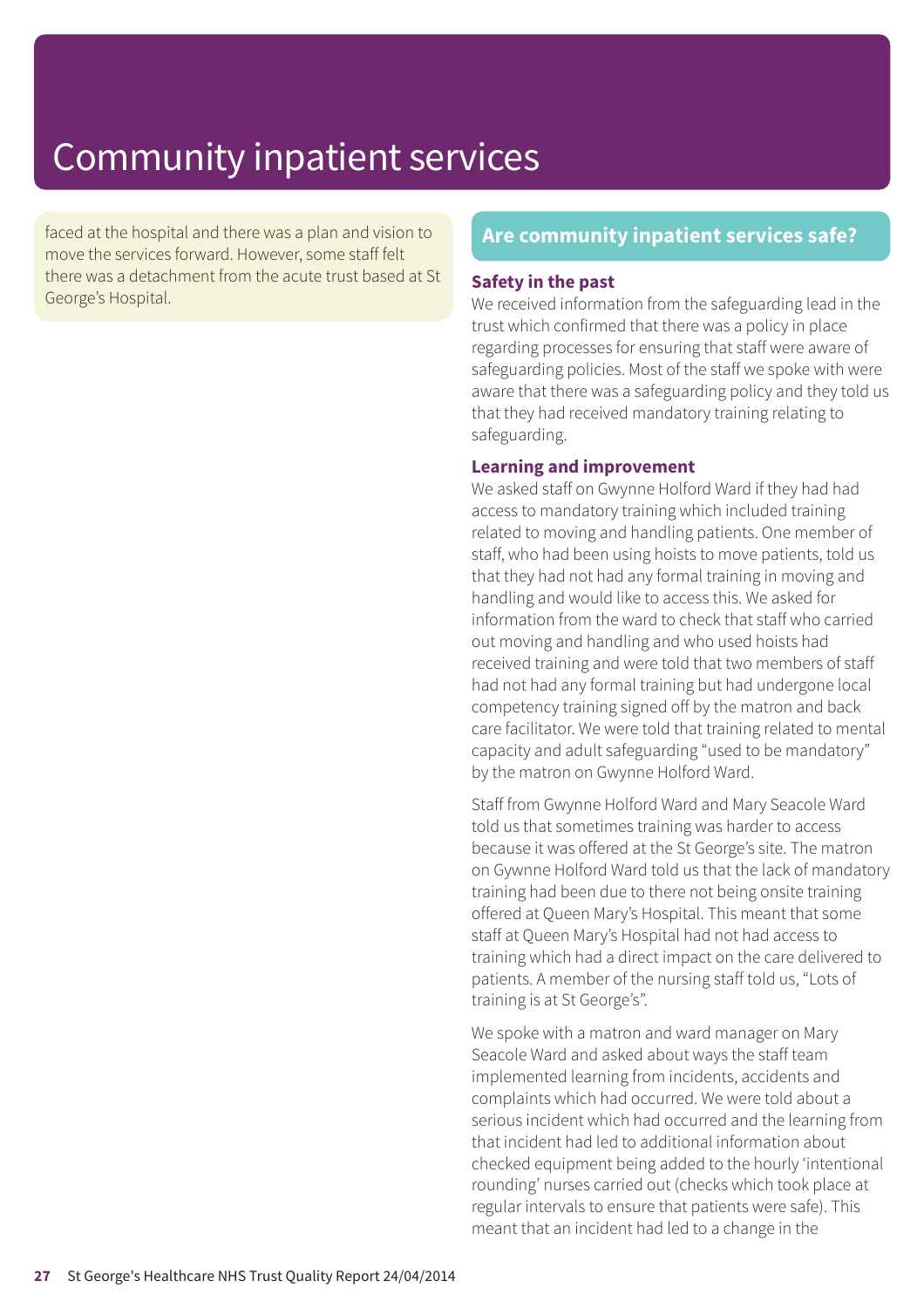processes to improve patient safety. However, when we spoke with the Head of Nursing, they told us that these changes had not yet been rolled out across the trust to St George's Hospital which meant that there was a risk that information learnt from one ward or area did not transfer to other areas.

#### **Systems, processes and practices**

We asked staff on Gwynne Holford Ward and Mary Seacole Ward about their understanding of the Mental Capacity Act 2005 and how this was used in practice in a ward setting. Most of the staff we spoke with displayed poor understanding of the practical way the Act would be used on a ward level. For example, senior nursing staff told us it would be the doctor's role to assess capacity without explaining the circumstances when it would be appropriate for a member of the nursing staff to make a judgement. One member of nursing staff told us that "doctors or social workers" would assess capacity without having an understanding of when it would be more appropriate for local decisions to be taken by nursing staff in line with the Mental Capacity Act 2005 Code of Practice. One member of staff in the day rehabilitation unit told us that a family member could consent to treatment on behalf of a patient who lacked capacity to make a decision. We asked how staff learnt about the Mental Capacity Act across the wards we visited and were told by staff that there was an e-learning tool which could be used.

We looked at patient notes and records on the two wards we visited. We did not see any consistent approach to documenting decisions regarding people's mental capacity to make specific decisions. We did not see evidence that the two-stage test of mental capacity had been undertaken, even in notes of people where capacity was identified to be an issue. We also did not see any consistent recording of tests related to cognitive impairments such as standard Mini Mental State Examinations or Montreal Cognitive Assessment which are ways that cognition is assessed. We saw that one set of notes on Mary Seacole Ward stated, "unable to assess capacity as refusing to cooperate" and that a meeting was detailed where a discussion about a patient's discharge was discussed with their family, possibly against their will, but no capacity assessment or clarification of a best-interest decision being made was noted. This meant that the implementation of the Mental Capacity Act was not embedded at a local level and there was a risk that people would not be offered the

protection of a robust, documented decision about their capacity to make specific decisions and clear protocols about how best-interest decisions were made when someone lacked the capacity to make decisions.

We saw one set of notes on Gwynne Holford Ward which detailed a mental capacity assessment which had taken place and a best-interest decision where staff had consulted the trust lead for safeguarding as they had had concerns about a particular situation. We saw that the specific circumstances of the individual patient had been taken into account and their care plan had changed specifically to ensure that a less restrictive option was taken. This was an example of excellent practice.

We saw that the quality of medical and nursing records was generally very good on both wards and that they were kept in a comprehensive, legible and chronological order. We saw that therapy notes were particularly clear and comprehensive in terms of meeting the specific needs of patients who had rehabilitation needs.

We checked the cleanliness of the wards and areas of the rehabilitation service. We found that the appropriate checks had taken place and that care and treatment were delivered in a safe, clean and hygienic environment. We saw that, on Mary Seacole Ward, each bay had a regular 'deep clean' which ensured that the environment was clean and hygienic. Patients told us they found the ward clean and one person told us it was "spotless".

The ward matron on Mary Seacole Ward told us that pressure ulcers from grade 1 upwards were monitored on the ward. We looked at the documentation and the intentional rounding notes in relation to two patients on Mary Seacole Ward who had pressure ulcers to see how they were monitored. We checked the nursing records for one person who had a grade 4 pressure ulcer. We saw that guidance had been written in their notes from a tissue viability nurse which had indicated a management plan for that person stating they should be moved out of their bed for mealtimes. However, while we were on the ward, we saw that the records indicated that they had been moved to a chair at 9.30am and remained on that chair without any positional changes until 1.30pm. This meant that there was a risk that their pressure ulcer was not being correctly or safely managed.

We looked at the data relating to new pressure ulcers which were identified on Mary Seacole Ward for the period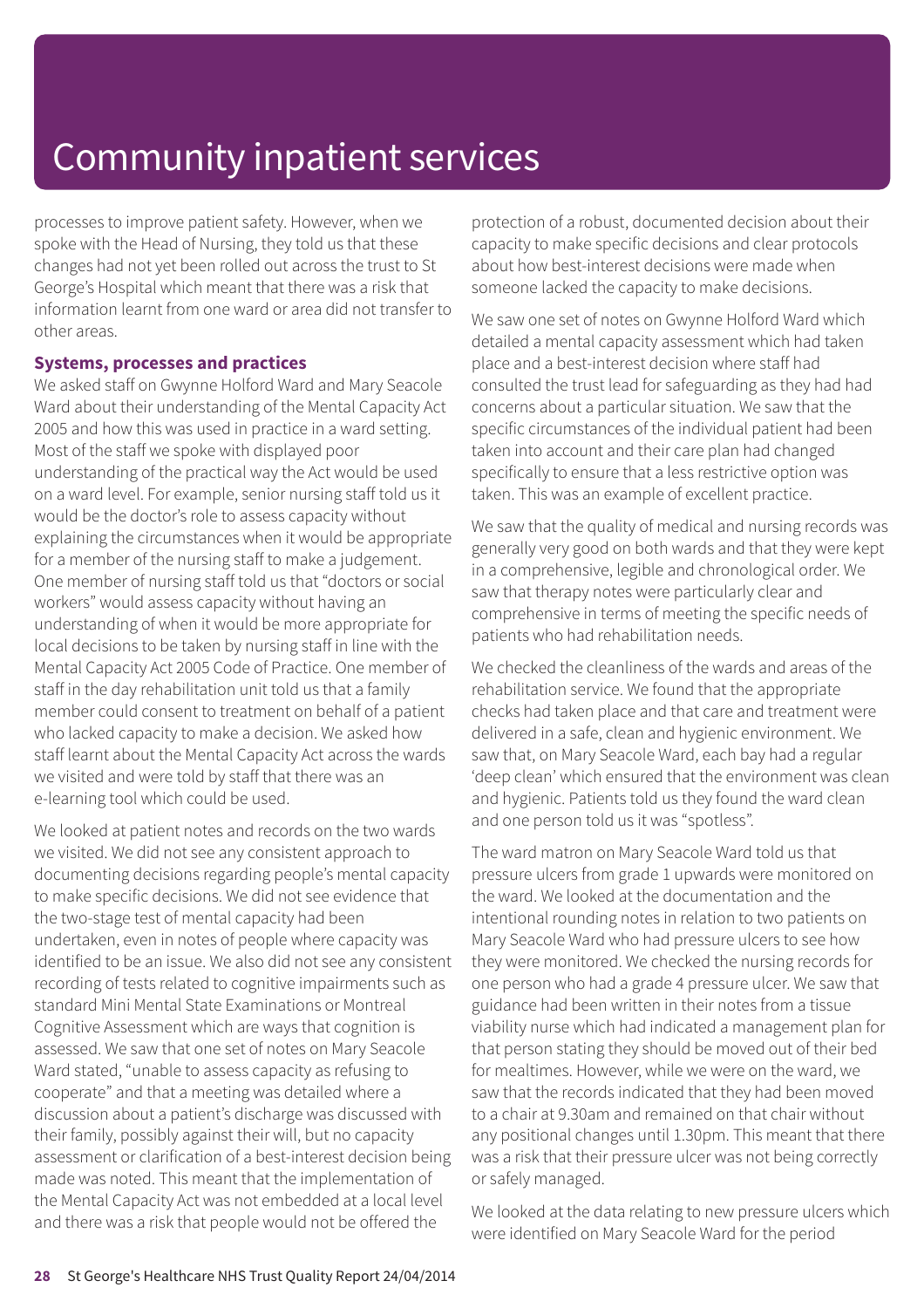between January and November 2013 which was the most recent information we had access to. We saw that in this period, 10 new pressure ulcers had been identified, of which eight were grade 2 and two were grade 3. This showed that the information of the prevalence of pressure ulcers was collated and that there had been incidents over the past year which required monitoring and checks to ensure that they were managed safely.

We also checked the nursing records in relation to fluid charts for specific patients where there had been recommended restrictions on fluid intake. We saw that there were gaps in the recording which meant that specific guidance in relation to advice regarding patient care was not being followed.

Out of the nine sets of nursing notes we checked on Mary Seacole Ward, we found that two had gaps where positional changes were not indicated for patients with identified pressure ulcers. Of the two sets of notes regarding fluid restrictions, one set did not record this correctly and another was incomplete. Apart from these gaps, the nursing records were clear and well organised. However, these gaps in recording meant we could not be assured that the care delivered was safe.

Some nursing staff on Mary Seacole Ward identified concerns about the lack of medical cover at night. One member of staff said, "I've had lots of incidents happen at night time, and I wish we had medical advice here. We can't even prescribe paracetamol – we have to call St George's. Sometimes we have to send people to St George's in the middle of the night". One of the junior doctors, who had started a rotation on the ward a few days prior to our inspection, told us that they were not sure who to hand information over to at the end of their shift at 8pm.

Locally on the wards we saw that staff used a central Datix software system to record incidents and information about the resolution of incidents was fed back to the team.

We were told that there was a monthly, site-specific safety forum which took place at Queen Mary's Hospital. Staff took information about services to this meeting and the information from this meeting was fed back to the senior management at the trust so safety issues could be escalated. We were told that this forum shared learning from serious incidents and staff were asked to highlight unsafe actions which they might have seen or been aware of.

#### **Monitoring safety and responding to risk**

We spoke with the ward manager and matron on Mary Seacole Ward and they told us that they had clearly established procedures in place to request additional staff. We were told that the staffing levels were being reviewed in response to the increasing number of patients on the ward and that additional staffing had been temporarily engaged. This meant that the service was responsive to additional risk factors. We saw that additional higher level leadership roles had been put into place on Mary Seacole Ward to support the staff team.

We asked staff how safety levels were monitored. We were given information about recent "mock" CQC inspections which had been carried out and had picked up on some infection control issues, resulting in changes being made on a local level.

#### **Anticipation and planning**

We saw that staff had an understanding of care pathways which related to the needs of the patients on the respective wards. However, we saw that the records related to mandatory training did not reflect that this training was taking place at least annually.

Staff told us that they felt supported in their role. We saw that the current vacancy level for nurses on Mary Seacole Ward was 42%. This meant that there was a high level of agency and bank (overtime) staff who were used on the ward, creating the potential risk of a lack of consistency of staffing. However, we were told that vacancies (including one on Gwynne Holford Ward) had been recruited to.

### **Are community inpatient services effective?** (for example, treatment is effective)

#### **Evidence-based guidance**

We asked the ward managers and matrons how they ensured that evidence-based guidance was implemented at ward level. We observed the wards to see how processes were implemented. We saw that the wards used malnutrition universal screening tools to ensure that people's nutritional needs were met. We observed protected mealtimes on Mary Seacole Ward on two days and we saw that these times were respected and used well to ensure that people who needed assistance to eat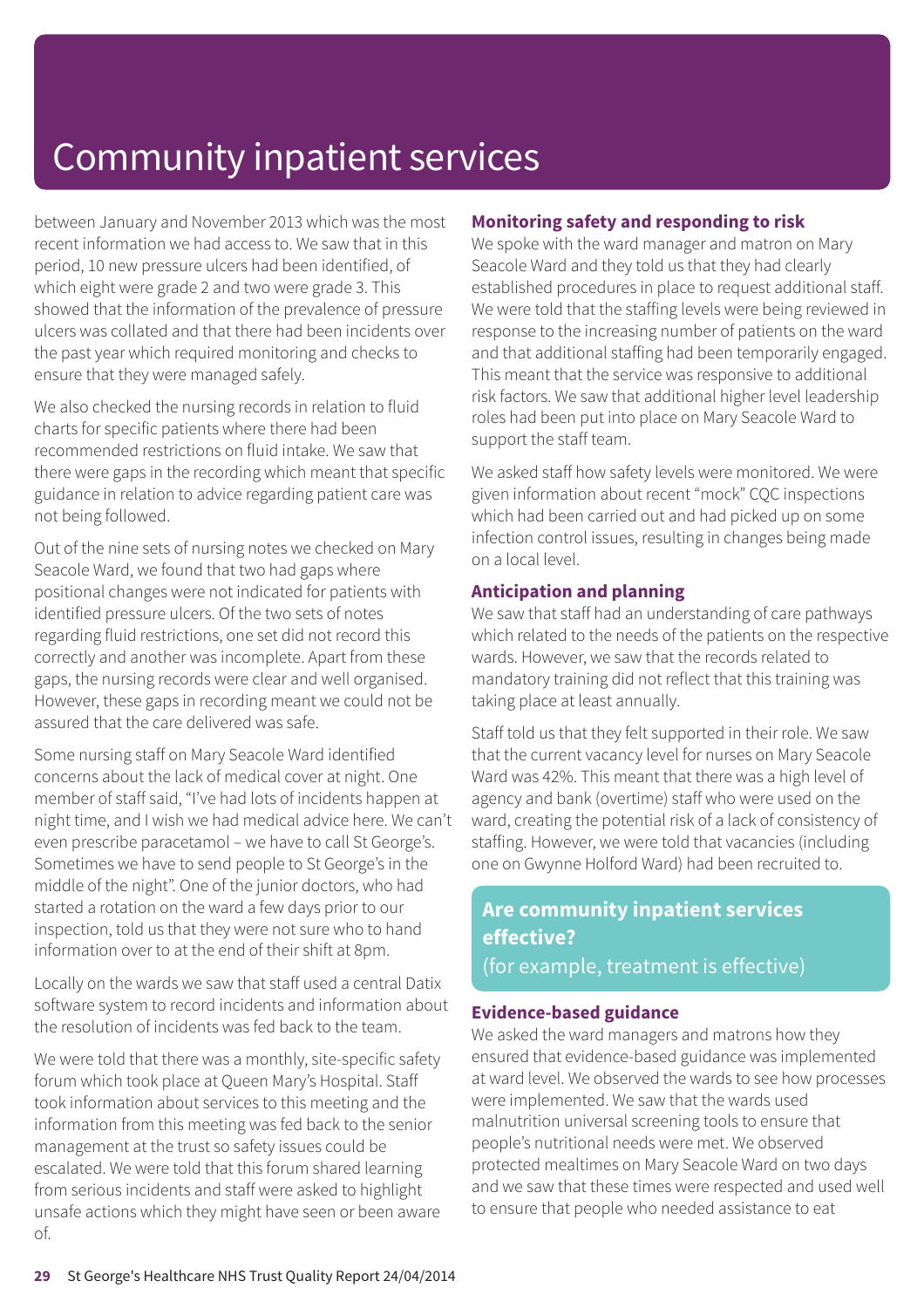received it. We checked that there had been a recent audit of protected mealtimes in July and August 2013. This reflected that protected mealtimes were used effectively on Mary Seacole Ward.

We saw that the trust had implemented a Butterfly Scheme which is a way of alerting staff to people who have cognitive impairments or dementia so that they know what type of support to provide. We saw that the staff knowledge of the use of the scheme varied and that information was indicated on a board which was centrally located and not on patients' individual beds. As a lot of temporary staff were used on Mary Seacole Ward, there may be a risk that some people who should be alerted by this scheme would miss the information.

#### **Monitoring and improvement of outcomes**

We asked how complaints were managed on the wards. We were told that the trust manages complaints in the division centrally and we saw that information regarding complaints was taken to a patient experience committee which met bimonthly, and where divisions report biannually so that this information could be passed on to the more senior trust management. This meant that learning from complaints could happen within and across divisions in the trust. For example, we saw the minutes of the patient issues committee from February 2014 for the community services division and saw that complaint summaries were discussed and noted, including the issues which had been identified from the complaints and the actions taken as a result. This indicated that some of the outcomes of practice were monitored and learning took place across the division and the trust.

We asked about auditing that took place at ward level which assured the quality of the services provided. We were told that peer audits took place regularly – for example, falls audits took place twice yearly and this information helped to ensure that services were effective.

We looked at the safeguarding adults audit which had been provided by the trust centrally in April 2013 as that was the most recent information we had access to. We saw that 65 people in the trust took part in the audit at a range of different grades and levels. However, we did not have information about which divisions those audited worked in. Of those audited, 92.3% had accessed the trust's safeguarding policy on the intranet. However, five respondents had indicated that they did not use the policy.

This audit showed that 86.2% of those audited had received some training on the Mental Capacity Act 2005. Of those audited, 33.9% indicated that they had received training in the previous year (to April 2013), 37.5% had received training between one and two years prior to the audit and 28.6% had received training more than two years prior to the audit taking place. We saw that there was an action plan which had been implemented as a result of this audit which indicated that there would be a review of training in September 2013 around the Mental Capacity Act's deprivation of liberty safeguards and other aspects of the Act where knowledge was weaker. When we spoke with staff on the wards we visited, they told us that they had access to e-learning training related to the Act, but their awareness and understanding was poor.

This issue had been identified as a goal in the action plan which was devised following the safeguarding adults audit, but we did not see evidence of it in practice through our discussions with staff on the wards and by looking at medical notes recording issues relating to patients' mental capacity.

#### **Sufficient capacity**

We saw that there was a review of the skills mix and number of staff based on Mary Seacole Ward. We saw that team meetings took place on this ward monthly and that the minutes of these meetings addressed ward-specific issues as they arose.

We asked about team meetings on Gwynne Holford Ward and the ward matron told us that, instead of having regular team meetings, the ward had daily meetings where information was shared in relation to the "productive ward" system so that information about some of the targets, such as management of infection control, were discussed daily. During these meetings, issues which related to specific patients were also discussed and these meetings were minuted. The ward matron told us that they felt that this was an effective system which worked on the ward as information was shared broadly and all staff took a role in managing the meetings. We looked at the minutes and saw that issues relating to clinical need were discussed.

#### **Multidisciplinary working and support**

On both the wards we visited we saw evidence of strong multidisciplinary working and a visible presence of a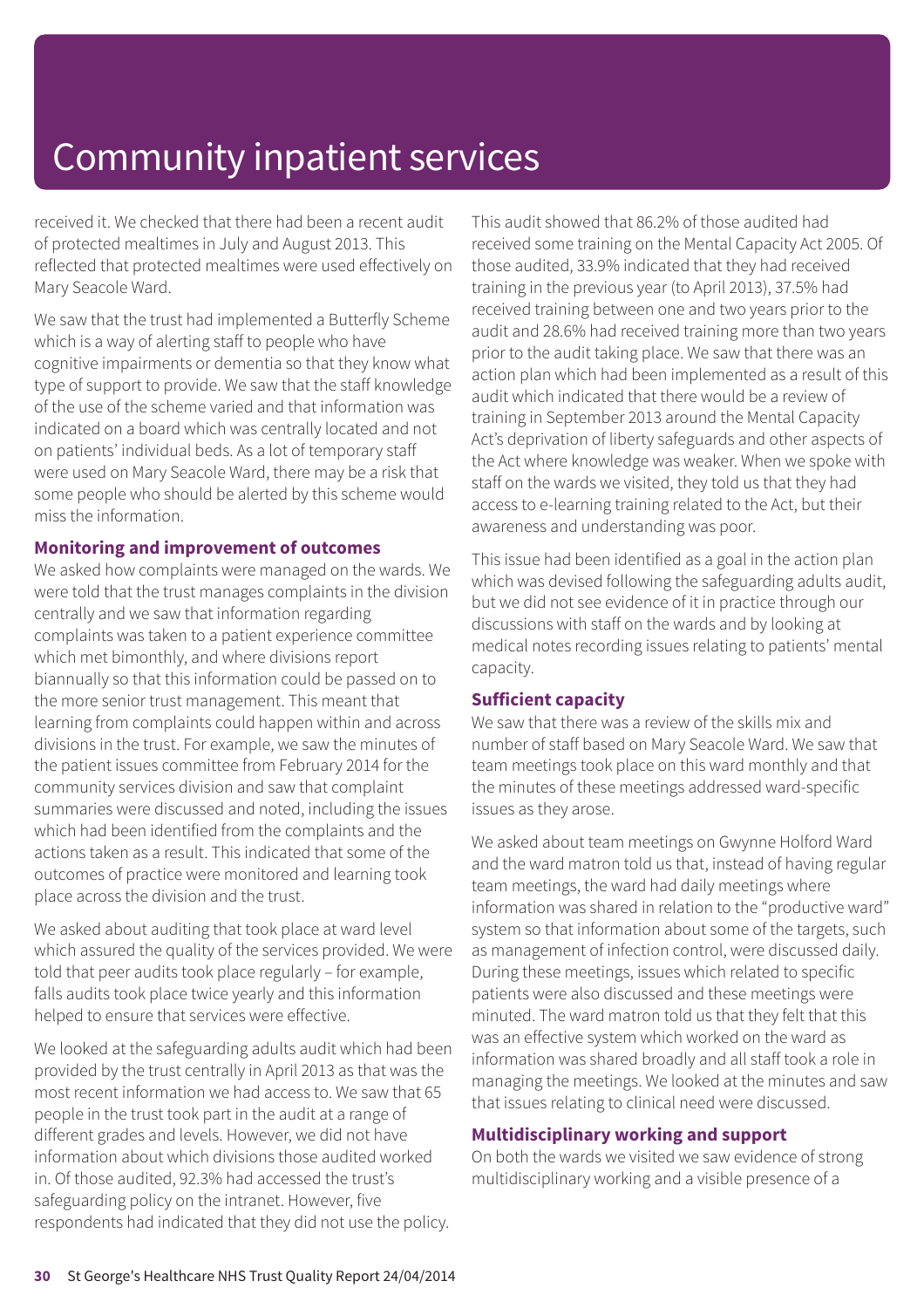number of therapists. We also visited the day rehabilitation service and observed a session which reflected the integration of physiotherapists and occupational therapists as a part of the rehabilitation team.

All the staff we spoke with, including medical, nursing and therapy staff, told us that they felt the multidisciplinary team working was effective. We saw that patients had access to rehabilitation facilities onsite, including a rehabilitation gym and sessions which were geared to specific rehabilitation goals.

We saw that both wards had support from social workers who were based on the hospital site. This meant that multidisciplinary work was effective and facilitated the rehabilitation goals of the inpatient wards at Queen Mary's Hospital. One member of staff told us that, while the support from the social workers based on the site was extremely positive and helpful, there could be difficulties accessing the same level of support from social workers who are based in neighbouring boroughs.

### **Are community inpatient services caring?**

#### **Compassion, dignity and empathy**

We spoke with about 25 patients and their family members and most people told us that they were provided with good care. Some of the comments about Mary Seacole Ward were: "we felt included in the care planning"; and "the staff have gone out of their way to help – lots of nice little touches". Someone also told us, "I will miss being here". On Gwynne Holford Ward, patients told us "staff are wonderful, caring and safety conscious – they don't let you progress until you are ready" and "the doctors are lovely". Two family members raised concerns with us about Mary Seacole Ward where they told us they did not feel their family members were getting sufficient support with eating and drinking.

We observed care on both of the wards and in the day rehabilitation centre. We saw care being provided in a kind and compassionate manner. We observed a physiotherapy session where staff explained to a patient exactly what assistance they were providing and why it was useful to them.

We observed two lunchtimes in Mary Seacole Ward and saw that staff were respectful of patients, providing them with gentle and supportive assistance to eat when it was required. Patients told us that they felt that they received care which was supportive and kind.

We saw that when people were provided with personal care, or when staff had conversations with patients, they used the curtains around people's beds to ensure that their privacy and dignity were respected.

#### **Involvement in care**

We observed care delivered by nursing, medical and therapy staff who explained to care to patients, which demonstrated that people were involved in their care.

We saw that the documentation in the medical records generally ensured that consent was documented. Staff we spoke with on both of the wards were aware that consent was necessary and were clear when they explained to us how they would ensure that patients consented to their treatment.

We did not see a consistent way that people who had cognitive impairments were monitored. For example, we did not see evidence of a standard recording of capacity or cognitive impairments using tools such as the Mini Mental State Examinations or Montreal Cognitive Assessment which are standard tools to determine levels of cognitive impairment. Also, we did not see that there was a broad understanding of how and when mental capacity would be assessed.

We saw that, on both wards, there was a lot of information about the ward on display boards. For example, on Mary Seacole Ward we saw that there was a board which recorded when and where activities would be taking place. And we saw a board with information about dementia.

Gwynne Holford Ward had leaflets providing information specific to the needs of patients on the ward – for example, there were leaflets about phantom limb pain which was appropriate for people who had had amputations.

One patient on Gwynne Holford Ward explained to us that they had a good understanding of their care and treatment plan. They told us they had come to the ward before their surgery and had met with the doctor on the ward so, when they were discharged, they were familiar with the setting and some of the people responsible for their care. This was good practice.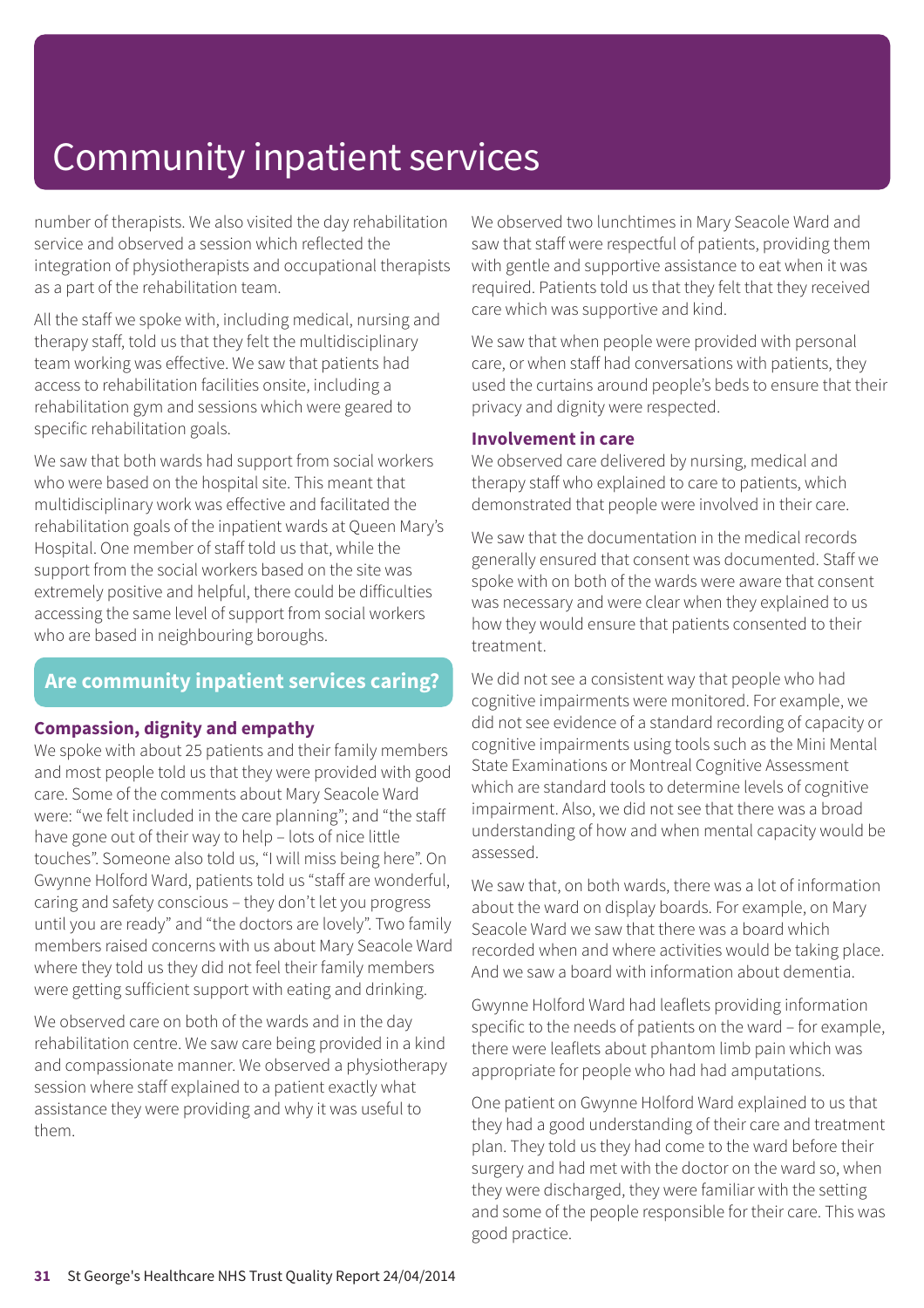Both wards had boards which indicated the names and photos of staff who were working, which meant that patients knew who was providing care to them. We observed a pulmonary rehabilitation and education session at the day rehabilitation unit. We saw that patients were given advice on how to manage their health and to retain and promote their independence.

On Mary Seacole Ward we saw that there was information available about the most recent NHS Friends and Family Test, together with an action plan which demonstrated what had taken place as a result of the feedback from patients – for example, noise on the ward was identified as an issue and when we were on the ward we saw signs indicating a specific 'quiet time'. This meant that the service listened to the expressed needs of people who used it.

One patient told us that they would like access to Wi-Fi on the ward and that this was not currently possible.

#### **Trust and respect**

We asked staff how people who were not able to communicate in English had their needs met by the service. Staff told us on both wards that they had access to interpreter services when they were necessary. Most staff showed an awareness of situations when it may not be appropriate to use family members to interpret for patients.

We observed that patients were treated with respect by staff members. We saw that, during lunch times on Mary Seacole Ward, tables were put in the middle of the wards so that people could eat communally if they chose to. We also saw a separate lounge being used as a dining room if people wanted a different lunchtime experience.

We saw that there was effective use of communication within the multidisciplinary team, ensuring information was passed to all members of this team. Staff had access to translation services for people whose first language was not English. Staff were aware of the issues in using family members to translate when there were sensitive issues to be discussed with the patient.

#### **Emotional support**

We observed staff providing emotional support to people. We asked staff on Mary Seacole Ward about support which would be offered to families in the event of the death of a family member and we were told that families were given an leaflet with useful telephone numbers and contacts for bereavement services.

We saw that patients on Gwynne Holford Ward had access to a psychologist who was based in the multidisciplinary team and would be able to discuss issues relating to the loss of a limb following an amputation. This meant that people were provided with support around their emotional needs and that the inpatient services at Queen Mary's Hospital were caring.

**Are community inpatient services responsive to people's needs?** (for example, to feedback?)

#### **Meeting people's needs**

We saw that staff ensured that information was passed between different services which were involved with people's care. The staffing teams on both of the inpatient wards worked well in multidisciplinary teams. We saw that both teams had regular meetings with the full team which included medical, nursing and therapy staff. One locum junior doctor who had been on the ward for three days told us that they know who to hand over to at 8pm when they went "off shift" as there was no medical cover at night at Queen Mary's Hospital.

We saw an example of good practice on Mary Seacole Ward where nursing staff updated patients' notes in the bays with the patients so they were able to observe and interact while they were completing their records. This ensured that they were able to respond to patients who needed assistance. We asked staff on Mary Seacole Ward how they were able to ensure the service met the needs of people with different cultural and religious needs. Queen Mary's Hospital had a multi-denominational chaplaincy service that people were able to access. We saw that people had access to meals which would meet their cultural need, for example, Halal food. One patient told us "I am a practicing Christian and the hospital has done a good job in supporting me with this".

We saw that both wards were able to offer gender-specific care when it was requested which ensured that people who had particular preferences regarding personal care had their wishes respected.

#### **Access to services**

We spoke with the discharge coordinator on Mary Seacole Ward, who told us that they managed the beds on the ward. As well as receiving referrals from acute hospitals in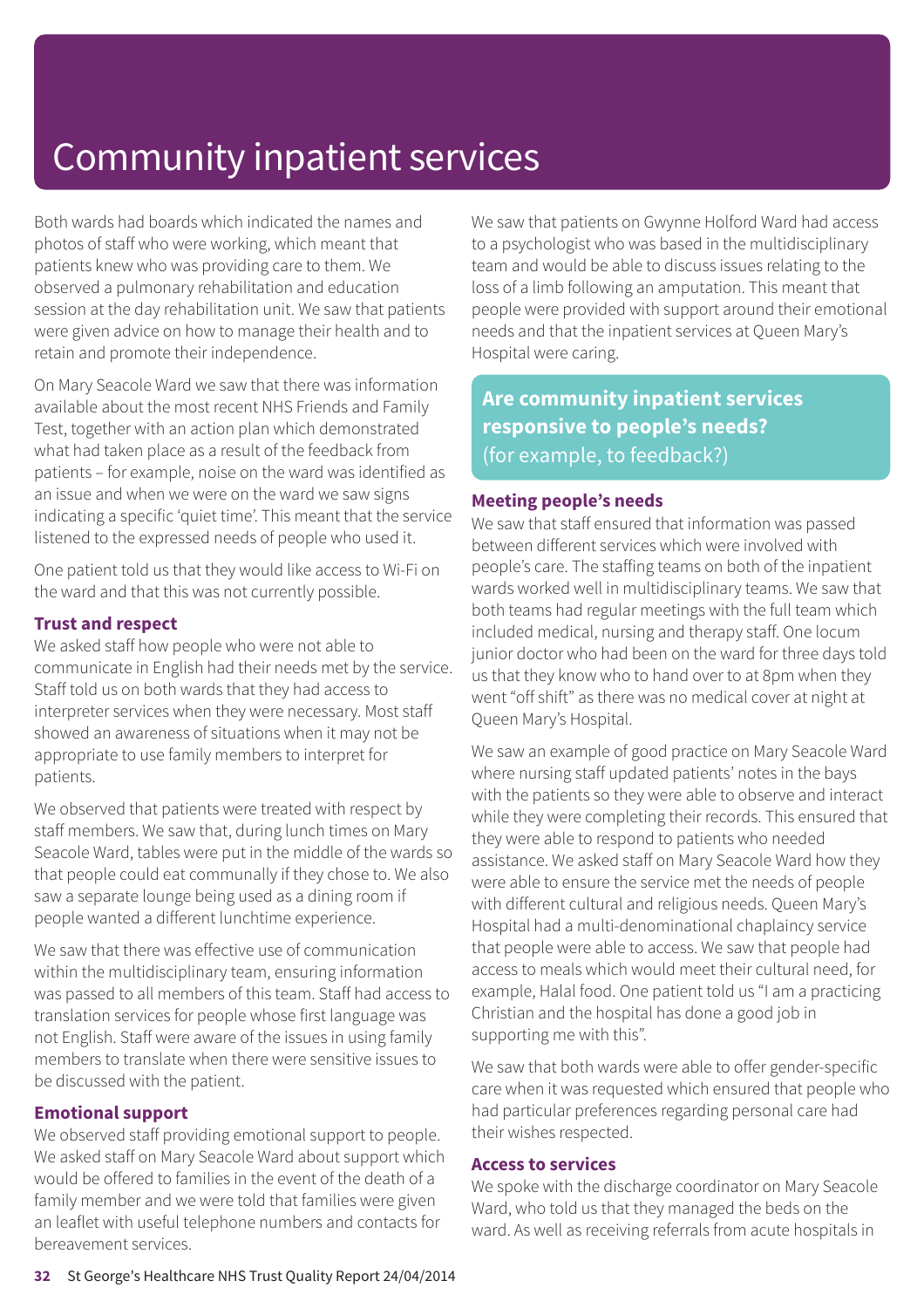the local area, the hospital had an acute admissions avoidance (AAA) pathway which allowed GPs to make referrals directly to Mary Seacole Ward to ensure that acute admissions could be avoided and we were told that people who were referred on this pathway were prioritised. We spoke with the coordinator of this service who was based at the Bryson Whyte rehabilitation unit. This service ensured that people in the local community had a more responsive and appropriate service and it worked effectively to meet the needs of patients.

#### **Vulnerable patients and capacity**

We asked staff about their understanding of the use of the Mental Capacity Act 2005 in practice and found that many nursing and medical staff we spoke with had poor understanding of this. We asked staff about the training they had received in this area and some members of staff told us that this was a part of safeguarding training. We asked specifically about situations when capacity would be assessed and found that there was not a consistent response in terms of understanding the way that the Mental Capacity Act was implemented.

We spoke with the clinical director at Queen Mary's Hospital and asked about care pathways for frail older people. We were told that, currently, there are limited specific liaison services in the geriatric services across the trust. However, there were plans to recruit an orthogeriatrician for the care of elderly orthopaedic inpatients.

#### **Leaving hospital**

We spoke with the discharge coordinator on Mary Seacole Ward who explained the process for discharging and how planning for discharge started from admission. We saw that there was a hospital social work team who worked with the inpatient wards and that the ward and hospital liaised with different local authorities to facilitate discharge. Staff on both the wards told us that they worked well with the social work teams on the site. However, there were sometimes more difficulties liaising with social work teams in neighbouring local authorities. We saw that there were therapists based on site to ensure that discharge planning was effective and patients told us that they had had home visits with occupational therapists to ensure that equipment was in place for them to be discharged safely.

We saw that between 1November 2013 and 31 January 2014 there had been 130 discharges from Mary Seacole Ward at Queen Mary's Hospital, 14 of which (10.8%) had been readmitted to St George's acute hospital within 28 days of discharge. This demonstrated that most discharges were effective.

#### **Learning from experiences, concerns and complaints**

We saw that a serious incident which had taken place on Mary Seacole Ward had led specifically to a change in processes on the ward which indicated that learning from the incident had taken place. We also saw that information about how to make complaints was visible on both the wards we visited. We looked at the most recent information provided in February 2014 of the patient issues committee. This demonstrated that information about complaints was discussed at the divisional level and this information fed into the Trust Board. We saw that data relating to complaints was collated. We saw that the older person and neuro-rehabilitation sub-division within the community services division had received five complaints in July--September 2013 (quarter two 2013/14) of which only one (20%) had a response within 25 working days; there had been six complaints in October–November 2013 (quarter three 2013/14, up to 21 January 2014) of which three (50%) had had a response within 25 working days. We saw that the main themes were highlighted in the report as relating to nursing care (three complaints). We saw from the information provided to the patient issues committee that systems were in place to ensure that learning from incidents and complaints took place locally, at a ward level and at a divisional level. We saw that the data from the NHS Friends and Family Tests were fed back at a divisional level and the information was provided through the patient experience committee.

We spoke with the ward manager on Gwynne Holford Ward who told us that, when they had had a poor result for the Friends and Family Test, the head of nursing came to the ward and was supportive. The ward manager told us that they looked at their practice to learn from their Friends and Families scores to ensure that they learnt from patient feedback.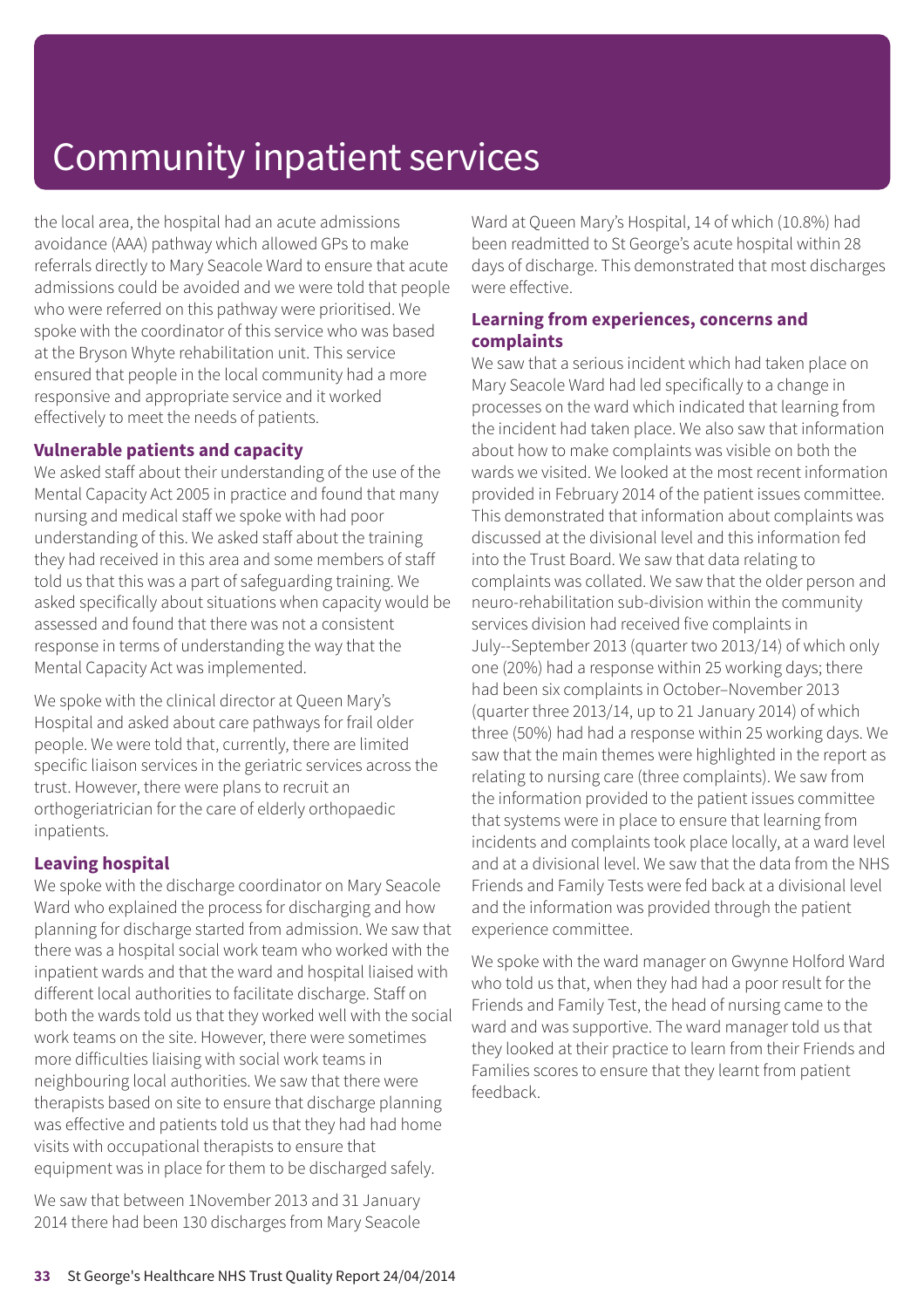### **Are community inpatient services well-led?**

#### **Vision, strategy and risks**

Staff we spoke with on the ward told us they felt that they had a good idea of where the trust was heading. We spoke with the divisional and ward leadership at Queen Mary's and found that those who were leading at a local level had an awareness of the local issues and plans to take forward and make improvements. For example, the ward matron on Mary Seacole explained that there is consideration being given to split the ward into two areas to improve the patient experience. The lead clinician on the Queen Mary's Hospital site who was consultant geriatrician told us that there were plans to expand consultant geriatrician workforce as that was a current concern. However, they expressed concerns that, apart from the additional provision of an orthogeriatrician, there had not been confirmation of the plans for improvement.

We found that most staff on the wards, through all levels, had an understanding and knowledge of the trust's vision and were aware of the executive level leadership. However, we were told that the 'middle management' was not always as visible on the Queen Mary's site. Staff told us that they felt there was some disconnect between Queen Mary's site and St George's with access to training and IT support being less visible at Queen Mary's.

#### **Quality, performance and problems**

We saw that, while local improvements and communication channels were strong, we did not see evidence that learning at Queen Mary's Hospital – for example, the changes made to the 'intentional rounding' charts (documenting round-the-clock care) following a serious incident on Mary Seacole Ward, had affected changes across the trust. Although, we were told that there were plans to roll out the learning which had taken place on the older adults wards in the trust. There was a risk, though, that the learning would remain on one site where there had been issues raised. Staff we spoke with identified IT problems as a trust-wide issue and the specific lack of IT support at Queen Mary's was mentioned by some staff. We saw that the issue of slow IT connections for community staff was raised on the trust IT risk register in 2011 and remains on the risk register with a high risk score.

#### **Leadership and culture**

On a ward and divisional basis, we saw that leadership was noticeable and strong. On Gwynne Holford Ward we saw that the staff group updated the information on their 'productive ward' daily as a team and felt responsible for ensuring a productive and up-to-date ward. The matron on Gwynne Holford Ward told us that the trust had invested in a band 7 leadership programme which they found helpful because it had allowed them to network with other band 7 nurses across the trust in different locations. It had also helped to build a more cohesive identity across the community and acute divisions within the trust. We also spoke with a ward manager who had participated in this programme and had found it very helpful. Most staff we spoke with at all levels were proud to work for St George's Healthcare NHS Trust. One healthcare assistant we spoke with on Gwynne Holford Ward told us, "I feel proud to work at St George's. It has a very good reputation".

#### **Patient experiences and staff involvement and engagement**

Staff told us that patients can give feedback at any time, through a variety of ways, including using patient experience touch-screen devices on discharge. We saw patients using this system during our inspection at the hospital.

We asked staff how information flowed down in the trust, and one member of staff said "we often hear important information on the grapevine". Other members of staff told us they didn't feel they always got feedback from the senior management in the trust.

We saw that the results of the NHS Friends and Family Tests were on display on the ward and that this information was used to inform changes such as the "quiet time" which was in effect on Mary Seacole Ward.

We looked at the Patient-Led Assessment of the Care Environment (PLACE) which had taken place at Queen Mary's Hospital on 17 May 2013 where cleanliness was rated at 99.8%, food at 94.7%, privacy, dignity and wellbeing at 86.3% and facilities 90.6%. We were told this outcome was monitored by the board at Queen Mary's Hospital.

#### **Learning, improvement, innovation and sustainability**

We looked at the staff turnover rate within the community services division and saw that it was 14.2%. The staff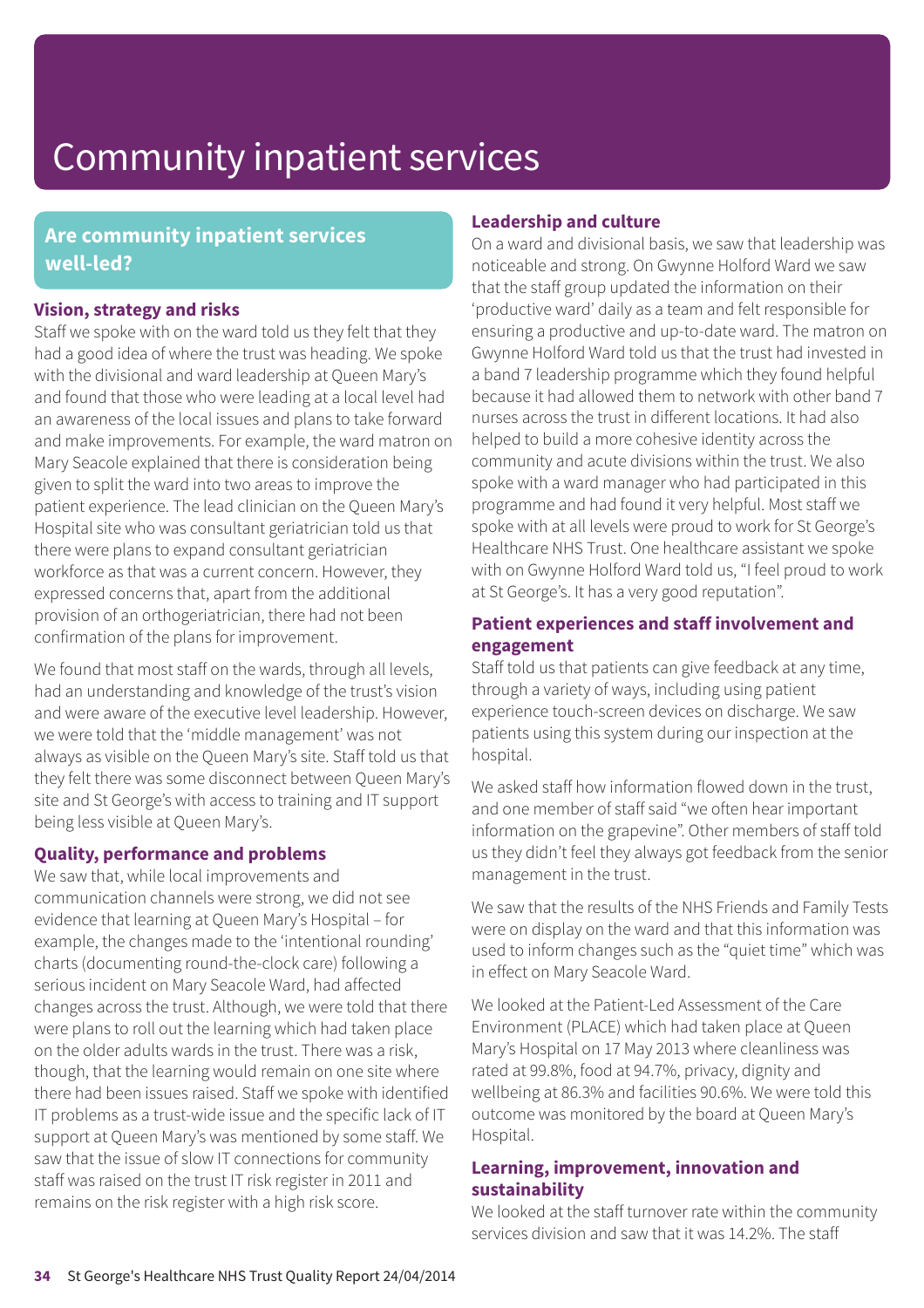turnover rate within adult and diagnostic services, which covers a broader remit than the community inpatient wards, was 18.09%. We were told that the vacancy rate on Mary Seacole Ward was 42% and, despite the posts having been recruited to, there was not a consistent, stable staff team on the ward. This impacted on the care staff were able to provide as temporary staff while used required induction.

The ward matron on Gwynne Holford Ward told us that the mandatory training updates were "very overdue" due to the lack of onsite training at Queen Mary's Hospital. This meant that there were gaps in the reinforcement of training across staff groups on the ward. Most staff we spoke with told us that they felt they would be able to raise concerns with their managers. We saw staff were encouraged to report incidents in a way that led to organisational learning at a local level.

We asked staff how they gained information about the trust and its strategy and most staff were aware of information available on the intranet which they had access to. We saw that there was evidence of some positive pathway planning such as the AAA pathway which promoted a direct referral link for local GPs to support people to receive rehabilitation support and avoid the need for older people to be admitted to acute hospitals. We looked at the occupancy rates of the wards: for January 2014, the amputee rehabilitation occupancy rate was 86.8%; for neuro-rehabilitation it was 81.1%; for elderly rehabilitation it was 96.3%. This meant that there was some scope for admissions and discharges to be facilitated within the hospital. This information allowed the service to plan for the future needs.

We were told that there were plans to increase the neuro-rehabilitation facilities on the Queen Mary's site.